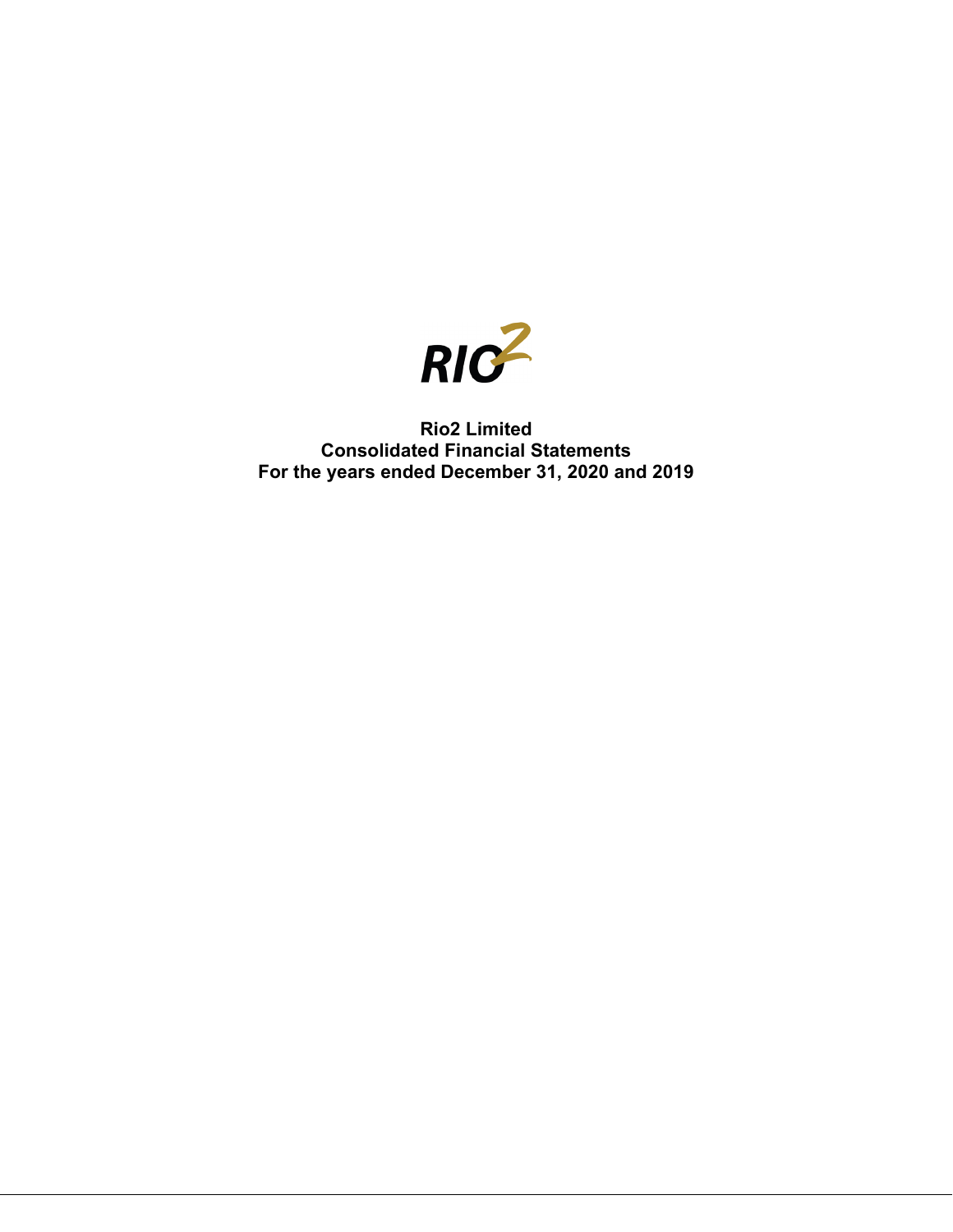

# Independent Auditor's Report

**Grant Thornton LLP** Suite 1600, 333 Seymour Street Vancouver, BC V6B 0A4 T +1 604 687 2711 F +1 604 685 6569

www.GrantThornton.ca

To the shareholders of Rio2 Limited:

**Opinion**

We have audited the consolidated financial statements of Rio2 Limited (the "Company"), which comprise the consolidated statements of financial position as at December 31, 2020, and December 31, 2019 and the consolidated statements of loss and comprehensive loss, consolidated statements of changes in equity and consolidated statements of cash flows for the years then ended, and notes to the consolidated financial statements, including a summary of significant accounting policies.

In our opinion, the accompanying consolidated financial statements, present fairly, in all material respects, the consolidated financial position of Rio2 Limited. as at December 31, 2020, and December 31, 2019, and its consolidated financial performance and its consolidated cash flows for the years then ended in accordance with International Financial Reporting Standards (IFRSs).

#### **Basis for opinion**

We conducted our audit in accordance with Canadian generally accepted auditing standards. Our responsibilities under those standards are further described in the *Auditor's Responsibilities for the Audit of the Consolidated Financial Statements* section of our report. We are independent of the Company in accordance with the ethical requirements that are relevant to our audit of the consolidated financial statements in Canada, and we have fulfilled our other ethical responsibilities in accordance with these requirements. We believe that the audit evidence we have obtained is sufficient and appropriate to provide a basis for our opinion.

#### **Material uncertainty related to going concern**

We draw attention to Note 1 in the financial statements, which indicates that the Company incurred a comprehensive loss of \$11,956,258 and negative cash flows from operations of \$10,774,335 for the year ended December 31, 2020. As at December 31, 2020, the Company had an accumulated deficit of \$50,015,528. As stated in Note 1, these events or conditions, along with other matters as set forth in Note 1, indicate that a material uncertainty exists that may cast significant doubt on the Company's ability to continue as a going concern. Our opinion is not modified in respect of this matter.

#### **Information other than the consolidated financial statements and auditor's report thereon**

Management is responsible for the other information. The other information comprises the Management Discussion and Analysis but does not include the consolidated financial statements and our auditor's report thereon.

Our opinion on the consolidated financial statements does not cover the other information and we do not express any form of assurance conclusion thereon.

In connection with our audit of the consolidated financial statements, our responsibility is to read the other information and, in doing so, consider whether the other information is materially inconsistent with the consolidated financial statements or our knowledge obtained in the audit or otherwise appears to be materially misstated.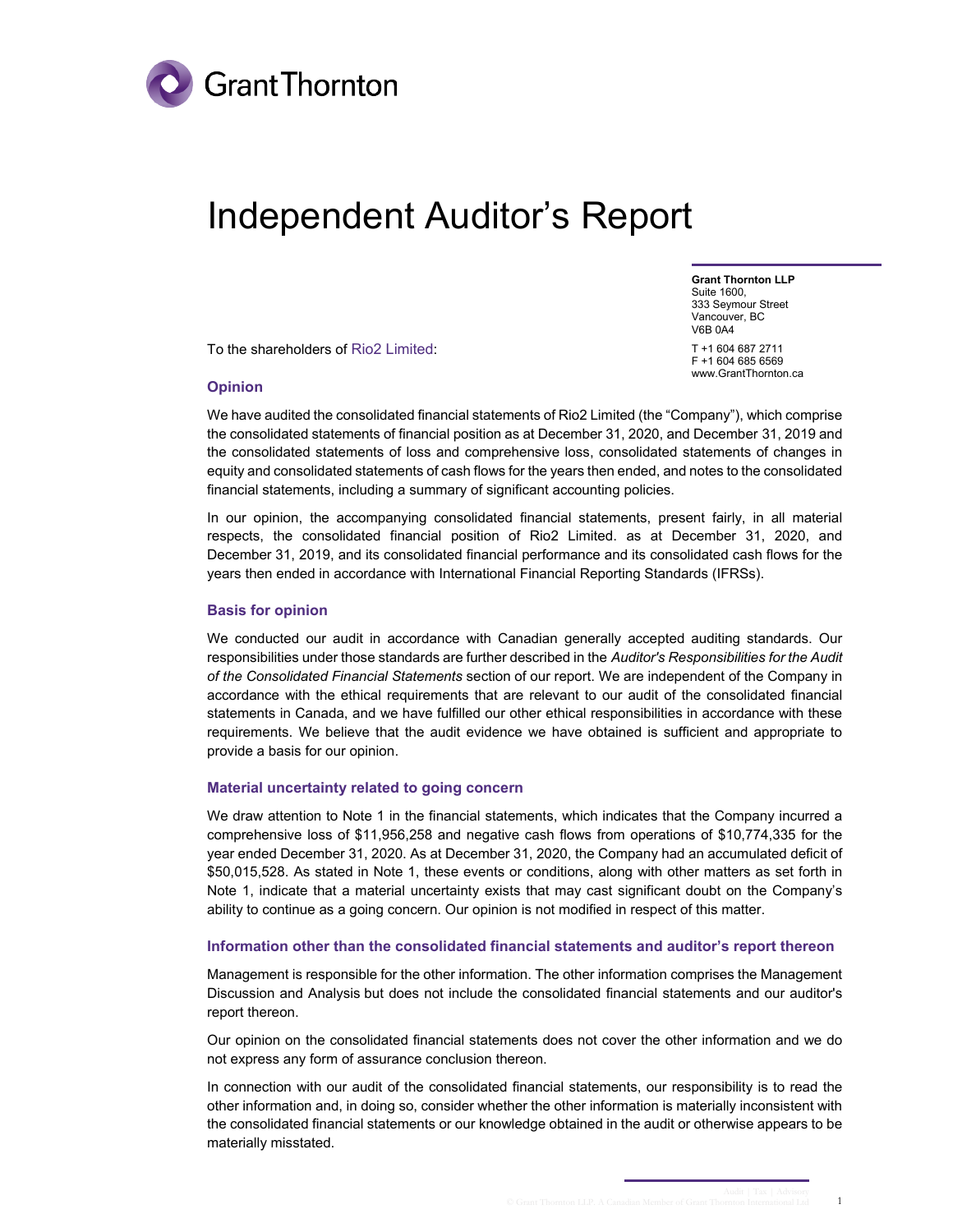

If, based on the work we have performed, we conclude that there is a material misstatement of this other information, we are required to report that fact. We have nothing to report in this regard.

#### **Responsibilities of management and those charged with governance for the consolidated financial statements**

Management is responsible for the preparation and fair presentation of the consolidated financial statements in accordance with International Financial Reporting Standards (IFRSs), and for such internal control as management determines is necessary to enable the preparation of consolidated financial statements that are free from material misstatement, whether due to fraud or error.

In preparing the consolidated financial statements, management is responsible for assessing the Company's ability to continue as a going concern, disclosing, as applicable, matters related to going concern and using the going concern basis of accounting unless management either intends to liquidate the Company or to cease operations, or has no realistic alternative but to do so.

Those charged with governance are responsible for overseeing the Company's financial reporting process.

#### **Auditor's responsibilities for the audit of the consolidated financial statements**

Our objectives are to obtain reasonable assurance about whether the consolidated financial statements as a whole are free from material misstatement, whether due to fraud or error, and to issue an auditor's report that includes our opinion. Reasonable assurance is a high level of assurance, but is not a guarantee that an audit conducted in accordance with Canadian generally accepted auditing standards will always detect a material misstatement when it exists. Misstatements can arise from fraud or error and are considered material if, individually or in the aggregate, they could reasonably be expected to influence the economic decisions of users taken on the basis of these consolidated financial statements.

As part of an audit in accordance with Canadian generally accepted auditing standards, we exercise professional judgment and maintain professional skepticism throughout the audit. We also:

- Identify and assess the risks of material misstatement of the consolidated financial statements, whether due to fraud or error, design and perform audit procedures responsive to those risks, and obtain audit evidence that is sufficient and appropriate to provide a basis for our opinion. The risk of not detecting a material misstatement resulting from fraud is higher than for one resulting from error, as fraud may involve collusion, forgery, intentional omissions, misrepresentations, or the override of internal control.
- Obtain an understanding of internal control relevant to the audit in order to design audit procedures that are appropriate in the circumstances, but not for the purpose of expressing an opinion on the effectiveness of the Company's internal control.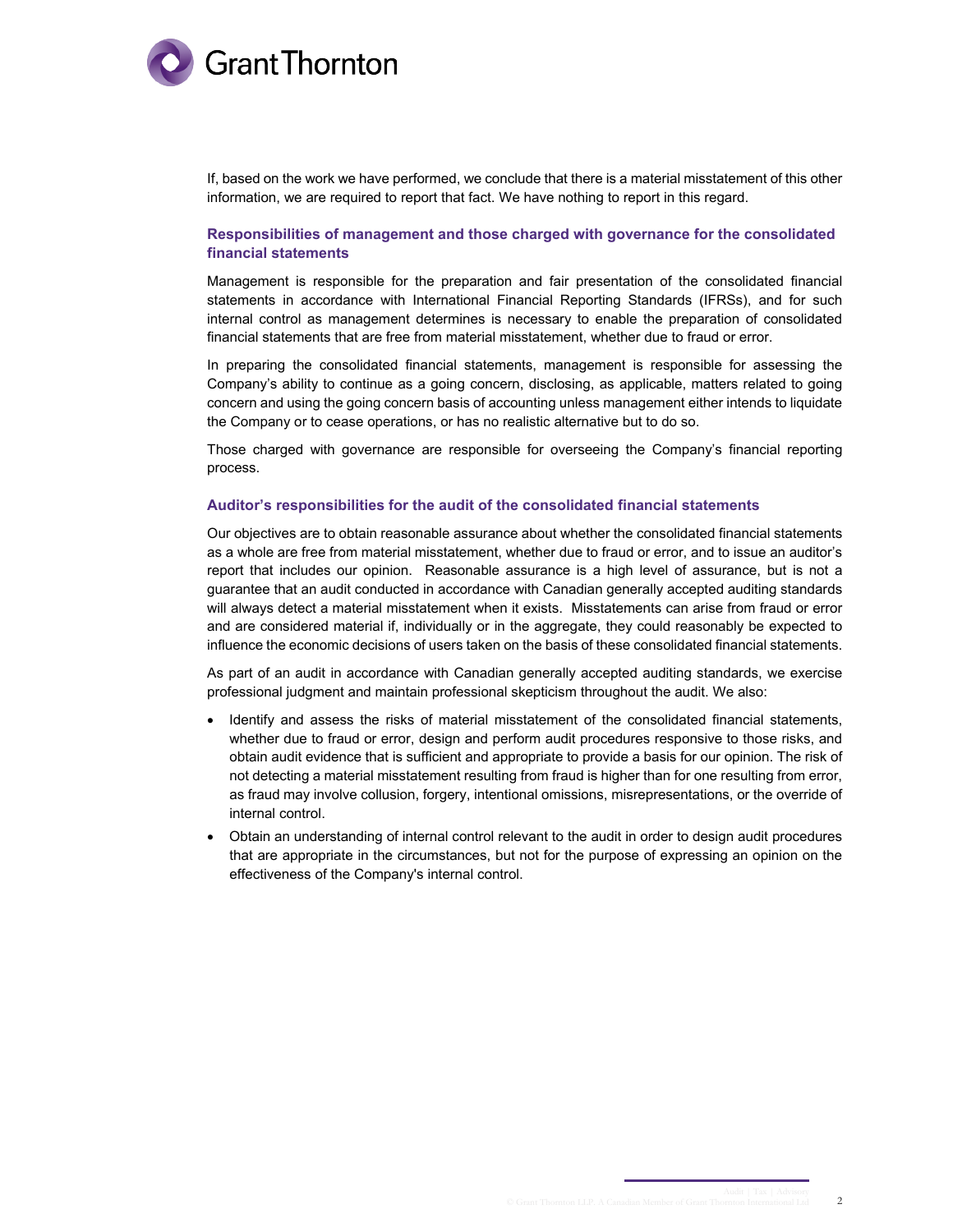

- Evaluate the appropriateness of accounting policies used and the reasonableness of accounting estimates and related disclosures made by management.
- Conclude on the appropriateness of management's use of the going concern basis of accounting and, based on the audit evidence obtained, whether a material uncertainty exists related to events or conditions that may cast significant doubt on the Company's ability to continue as a going concern. If we conclude that a material uncertainty exists, we are required to draw attention in our auditor's report to the related disclosures in the consolidated financial statements or, if such disclosures are inadequate, to modify our opinion. Our conclusions are based on the audit evidence obtained up to the date of our auditor's report. However, future events or conditions may cause the Company to cease to continue as a going concern.
- Evaluate the overall presentation, structure and content of the consolidated financial statements, including the disclosures, and whether the consolidated financial statements represent the underlying transactions and events in a manner that achieves fair presentation.
- Obtain sufficient appropriate audit evidence regarding the financial information of the entities or business activities within the Group to express an opinion on the consolidated financial statements. We are responsible for the direction, supervision and performance of the group audit. We remain solely responsible for our audit opinion.

We communicate with those charged with governance regarding, among other matters, the planned scope and timing of the audit and significant audit findings, including any significant deficiencies in internal control that we identify during our audit.

We also provide those charged with governance with a statement that we have complied with relevant ethical requirements regarding independence, and to communicate with them all relationships and other matters that may reasonably be thought to bear on our independence, and where applicable, related safeguards.

The engagement partner on the audit resulting in this independent auditor's report is Robert J. Riecken.

April 19, 2021

Vancouver, Canada Chartered Professional Accountants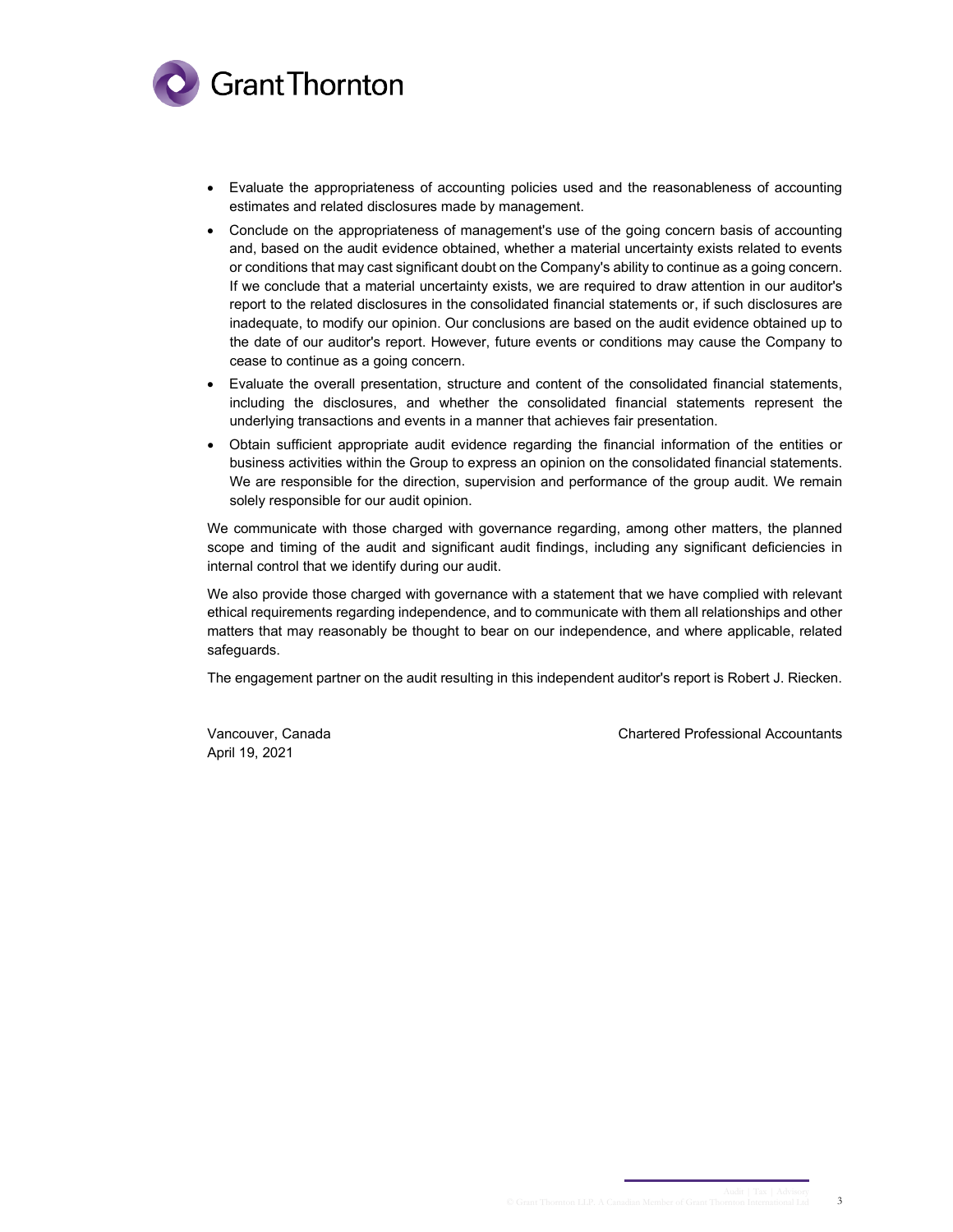# **RIO2 LIMITED Consolidated Statements of Financial Position As at December 31, 2020 and 2019 (Expressed in Canadian dollars)**

|                                                                                                                                                                 | December 31,<br>2020                                        | December 31,<br>2019                                        |
|-----------------------------------------------------------------------------------------------------------------------------------------------------------------|-------------------------------------------------------------|-------------------------------------------------------------|
| <b>ASSETS</b><br><b>Current Assets</b>                                                                                                                          |                                                             |                                                             |
| Cash (Note 7)<br>Short term investments (Note 8)<br>Interest receivable<br>Input taxes recoverable (Note 9)<br>Right of use asset (Note 10)<br>Prepaid expenses | \$<br>3,314,110<br>1,058,558<br>8,215<br>277,560<br>241,971 | \$<br>5,410,836<br>14,060,407<br>93,301<br>7,071<br>117,791 |
| Total current assets                                                                                                                                            | \$<br>4,900,414                                             | 19,689,406                                                  |
| Input taxes recoverable (Note 9)<br>Right of use asset (Note 10)<br>Property and equipment (Note 11)<br>Exploration and evaluation assets (Note 12)             | 11,695,632<br>357,911<br>438,145<br>76,315,898              | 10,475,986<br>236,746<br>63,652,290                         |
| Total assets                                                                                                                                                    | \$<br>93,708,000                                            | \$<br>94,054,428                                            |
| <b>LIABILITIES</b><br><b>Current Liabilities</b><br>Lease liability (Note 10)                                                                                   | 267,039                                                     |                                                             |
| Accounts payable and accrued liabilities (Note 13)                                                                                                              | \$<br>2,774,950                                             | \$<br>3,870,208                                             |
| <b>Total current liabilities</b>                                                                                                                                | \$<br>3,041,989                                             | \$<br>3,870,208                                             |
| Lease liability (Note 10)<br>Asset retirement obligation (Note 14)                                                                                              | 345,028<br>4,738,902                                        |                                                             |
| <b>Total liabilities</b>                                                                                                                                        | \$<br>8,125,919                                             | \$<br>3,870,208                                             |
| <b>SHAREHOLDERS' EQUITY</b>                                                                                                                                     |                                                             |                                                             |
| Capital stock (Note 15)<br>Reserves (Note 15)<br>Deficit                                                                                                        | \$<br>125,987,829<br>9,609,780<br>(50,015,528)              | 119,966,686<br>8,242,121<br>(38,024,587)                    |
| Total equity                                                                                                                                                    | 85,582,081                                                  | 90,184,220                                                  |
| Total liabilities and equity                                                                                                                                    | \$<br>93,708,000                                            | \$<br>94,054,428                                            |

Nature of operations and going concern uncertainty *(Note 1)* Commitments *(Note 19)* Subsequent Events *(Note 20)*

See accompanying notes to the consolidated financial statements

*"Alexander Black" "Klaus Zeitler"*

**Alexander Black, CEO, President and Director**

**Klaus Zeitler, Chairman and Director**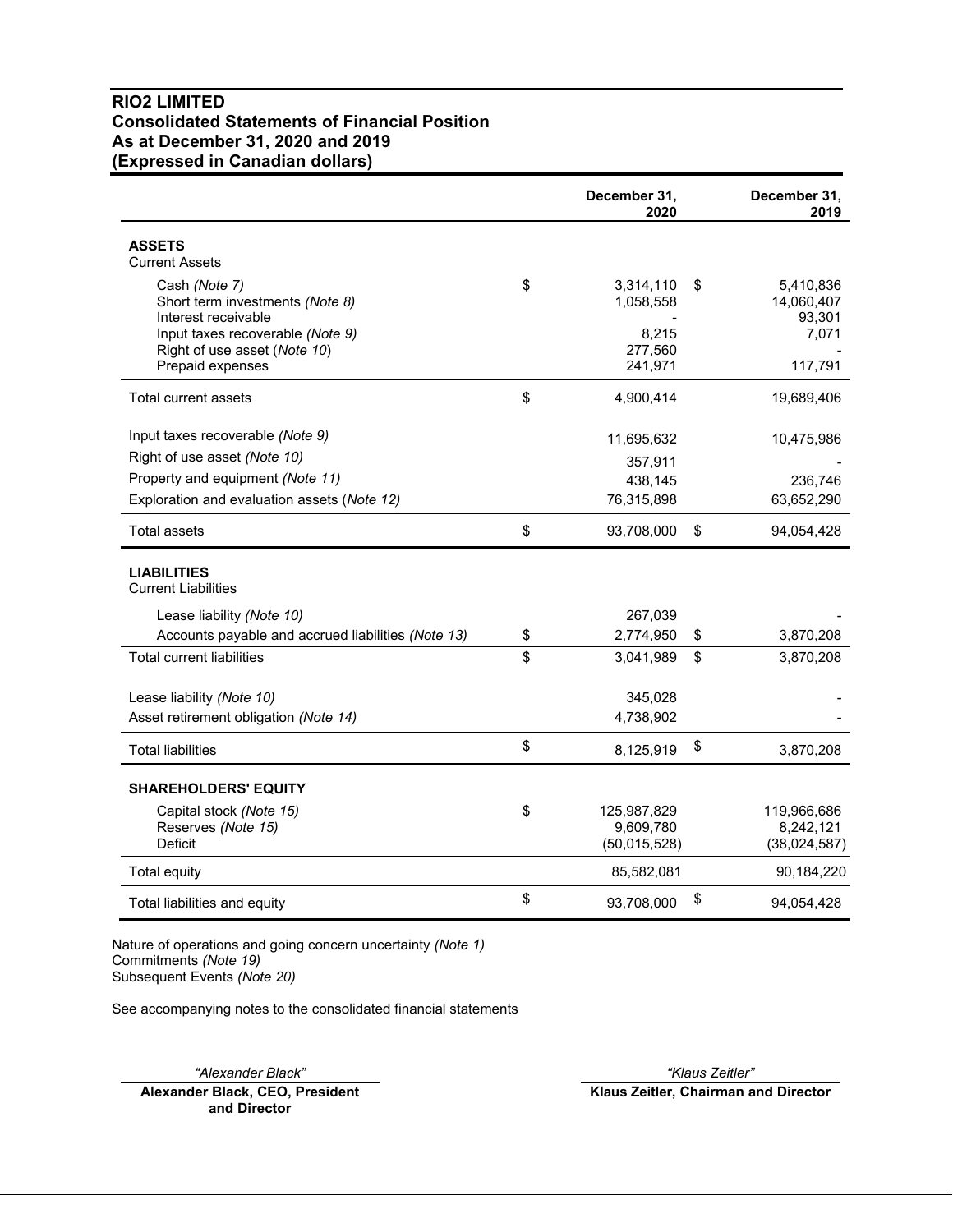# **RIO2 LIMITED Consolidated Statements of Loss and Comprehensive Loss For the years ended December 31, 2020 and 2019 (Expressed in Canadian dollars)**

|                                                         | 2020              | 2019              |
|---------------------------------------------------------|-------------------|-------------------|
| <b>Expenses</b>                                         |                   |                   |
| Employment costs (Note 16)                              | 5,326,826<br>\$   | \$4,661,389       |
| Share based compensation (Note 15)                      | 2,279,645         | 1,907,045         |
| Professional fees                                       | 1,007,002         | 953,323           |
| Office and miscellaneous                                | 904,062           | 515,915           |
| Investor relations                                      | 418,210           | 96,521            |
| <b>Exploration costs</b>                                | 270,566           | 625,364           |
| Directors fees                                          | 230,499           | 103,000           |
| Filing and transfer agent fees                          | 172,459           | 130,050           |
| Amortization<br>Travel expense                          | 100,258<br>90,689 | 51,049<br>240,527 |
|                                                         | \$10,800,216      |                   |
| Loss before the following                               |                   | \$9,284,183       |
| Other (income) expense                                  |                   |                   |
| Foreign exchange loss                                   | 1,306,348         | 1,231,960         |
| Interest income                                         | (115, 623)        | (123, 611)        |
| <b>Loss for the Year</b>                                | \$11,990,941      | \$10,392,532      |
| <b>Other comprehensive loss</b>                         |                   |                   |
| Exchange loss on translation of foreign operations      | (34, 683)         |                   |
| Total comprehensive loss for the year                   | \$11,956,258      | \$10,392,532      |
| <b>Basic and Diluted Loss per Common Share</b>          | \$<br>0.06        | \$<br>0.07        |
| Weighted Average Number of Common Shares<br>Outstanding | 185,337,910       | 139,710,405       |

See accompanying notes to the consolidated financial statements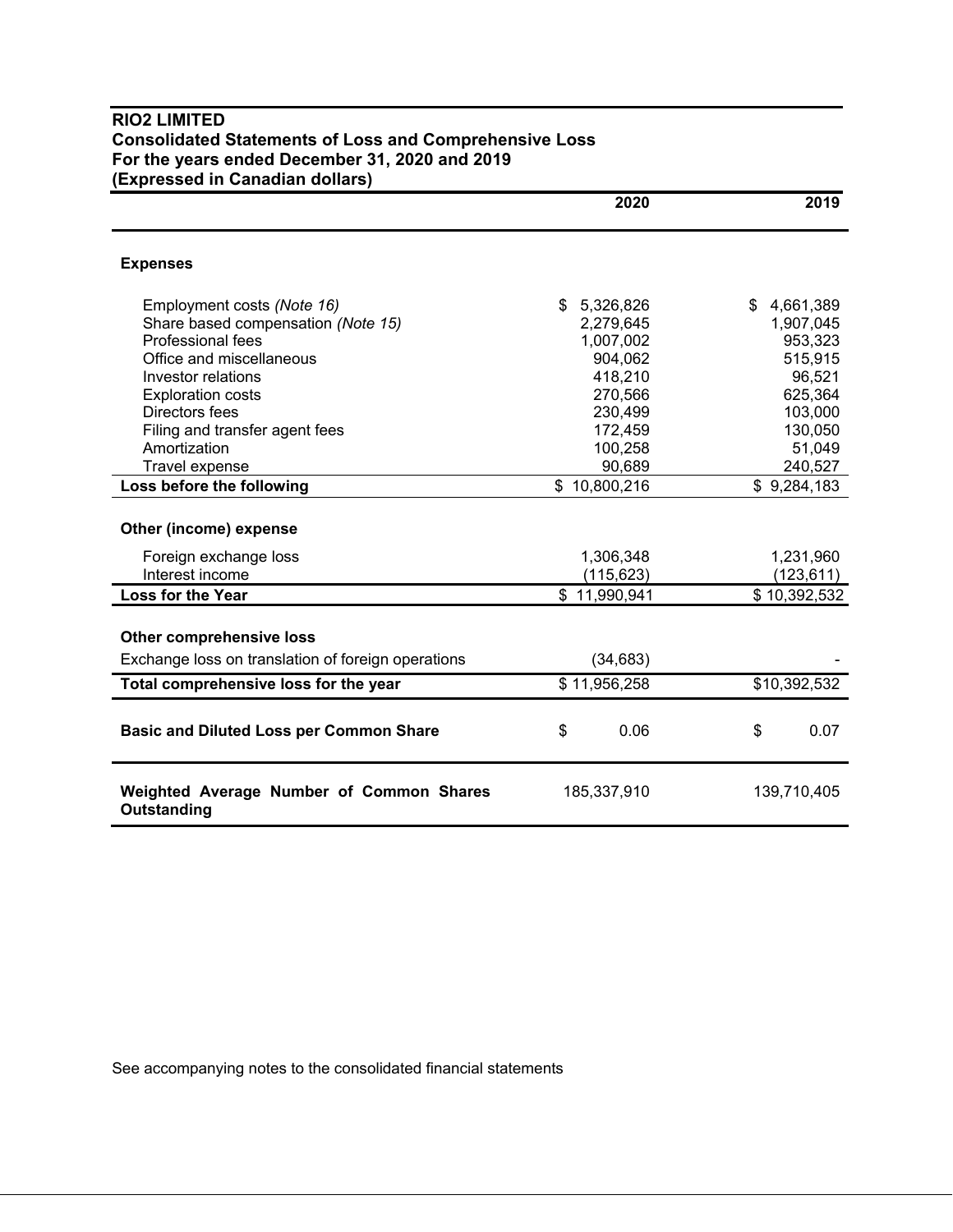| For the years ended December 31, 2020 and 2019<br>(Listessed in Canadian dollars) | Consolidated Statements of Changes in Shareholders' Equity<br>Capital Stock |               |                |                                               |                   |                                                 |
|-----------------------------------------------------------------------------------|-----------------------------------------------------------------------------|---------------|----------------|-----------------------------------------------|-------------------|-------------------------------------------------|
|                                                                                   | Number of<br>shares                                                         | <b>Amount</b> | Reserves       | Currency<br>Translation<br>Reserve<br>Foreign | <b>Deficit</b>    | shareholders'<br>deficiency)<br>equity<br>Total |
| Balance, as at December 31, 2018                                                  | 103,022,073                                                                 | 89,426,543    | ↔<br>6,959,468 | ↔                                             | ↔<br>(27,632,055) | ↔<br>68,753,956                                 |
| costs<br>Private placements, net of share issuance                                | 77,717,391                                                                  | 29,902,880    |                |                                               |                   | 29,902,880                                      |
| Stock options exercised                                                           | 42,906                                                                      | 34,130        | (21, 259)      |                                               |                   | 12,871                                          |
| Common shares issued for vested RSUs                                              | 648,908                                                                     | 603,133       | (603, 133)     |                                               |                   |                                                 |
| Share based compensation - stock options                                          |                                                                             |               | 1,730,203      |                                               |                   | 1,730,203                                       |
| Share based compensation - RSUs                                                   |                                                                             |               | 176,842        |                                               |                   | 176,842                                         |
| Net loss for the year                                                             |                                                                             |               |                |                                               | (10, 392, 532)    | (10, 392, 532)                                  |
| Balance, as at December 31, 2019                                                  | 181,431,278<br>↔                                                            | 119,966,686   | ↔<br>8,242,121 |                                               | ↔<br>(38,024,587) | ↔<br>90,184,220                                 |
| Common shares issued for vested RSUs                                              | 424,474                                                                     | 327,567       | (327,567)      |                                               |                   |                                                 |
| Stock options exercised                                                           | 1,271,677                                                                   | 1,213,612     | (619, 102)     |                                               |                   | 594,510                                         |
| Share purchase warrants exercised                                                 | 7,578,919                                                                   | 4,479,964     |                |                                               |                   | 4,479,964                                       |
| Share based compensation - stock options                                          |                                                                             |               | 2,206,204      |                                               |                   | 2,206,204                                       |
| Share based compensation - RSUs                                                   |                                                                             |               | 73,441         |                                               |                   | 73,441                                          |
| Net loss for the year                                                             |                                                                             |               |                | 34,683                                        | (11,990,941)      | (11, 956, 258)                                  |
| Balance, as at December 31, 2020                                                  | 190,706,348<br>↔                                                            | 125,987,829   | ↔<br>9,575,097 | 34,683                                        | (50, 015, 528)    | ↔<br>85,582,081                                 |

See accompanying notes to the consolidated financial statements See accompanying notes to the consolidated financial statements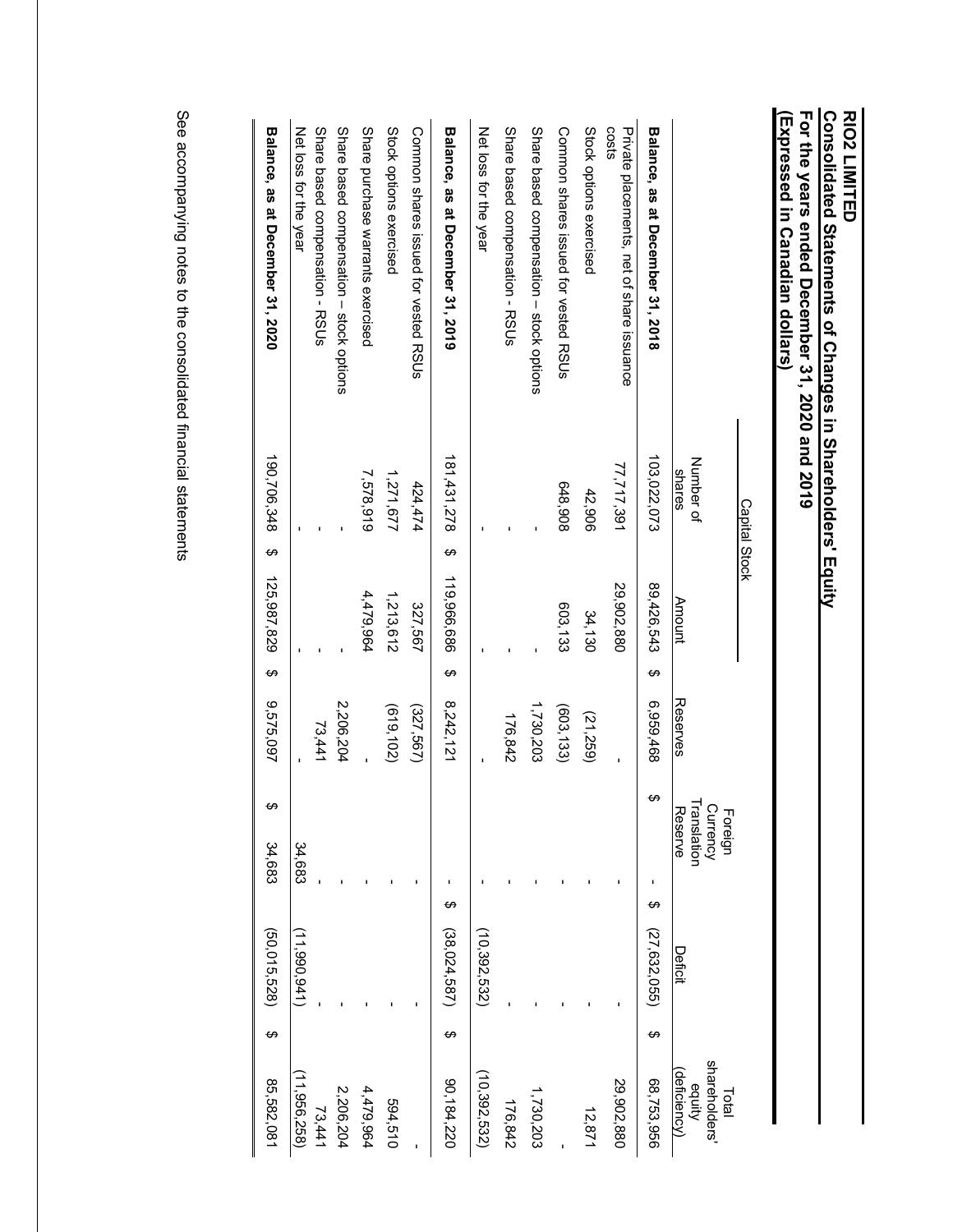# **RIO 2 LIMITED Consolidated Statements of Cash Flows For the years ended December 31, 2020 and 2019 (Expressed in Canadian dollars)**

|                                                   | 2020                                 | 2019                 |
|---------------------------------------------------|--------------------------------------|----------------------|
| <b>Operating activities</b>                       |                                      |                      |
| Net loss for the year                             | (11,990,941)<br>\$                   | (10, 392, 532)<br>\$ |
| Items not involving cash                          |                                      |                      |
| Stock based compensation                          | 2,279,645                            | 1,907,045            |
| Amortization                                      | 100,258                              | 51,049               |
| Change in non-cash components of working capital  |                                      |                      |
| Input taxes recoverable                           | (1, 144)                             | (76, 107)            |
| Interest receivable                               | 93,301                               | (93, 301)            |
| Prepaid expenses                                  | (116, 987)                           | (26, 129)            |
| Accounts payable and accrued liabilities          | (1, 138, 467)                        | 1,449,943            |
| Cash used in operating activities                 | \$<br>(10, 774, 335)                 | (7, 180, 032)        |
| <b>Financing activities</b>                       |                                      |                      |
| Net proceeds from private placements              |                                      | 29,902,880           |
| Proceeds received from exercise of stock options  | 594,510                              | 12,871               |
| Proceeds received from exercise of share purchase | 4,479,964                            |                      |
| warrants                                          |                                      |                      |
| Cash provided by financing activities             | $\overline{\mathbf{s}}$<br>5,074,474 | 29,915,751           |
| <b>Investing activities</b>                       |                                      |                      |
| Exploration and evaluation assets                 | (8,449,807)                          | (4,312,589)          |
| Short term investments                            | 13,001,849                           | (14,060,407)         |
| Property and equipment                            | (258, 115)                           | (53, 453)            |
| Input taxes recoverable                           | (1, 219, 646)                        |                      |
| Cash used in investing activities                 | \$<br>3,024,281                      | (18, 426, 449)       |
| Effect of foreign exchange                        | 578,854                              |                      |
| Increase (decrease) in cash and cash equivalents  | (2,096,726)                          | 4,309,270            |
| Cash - beginning of the year                      | 5,410,836                            | 1,101,566            |
| Cash - end of the year                            | \$<br>3,314,110                      | 5,410,836<br>\$      |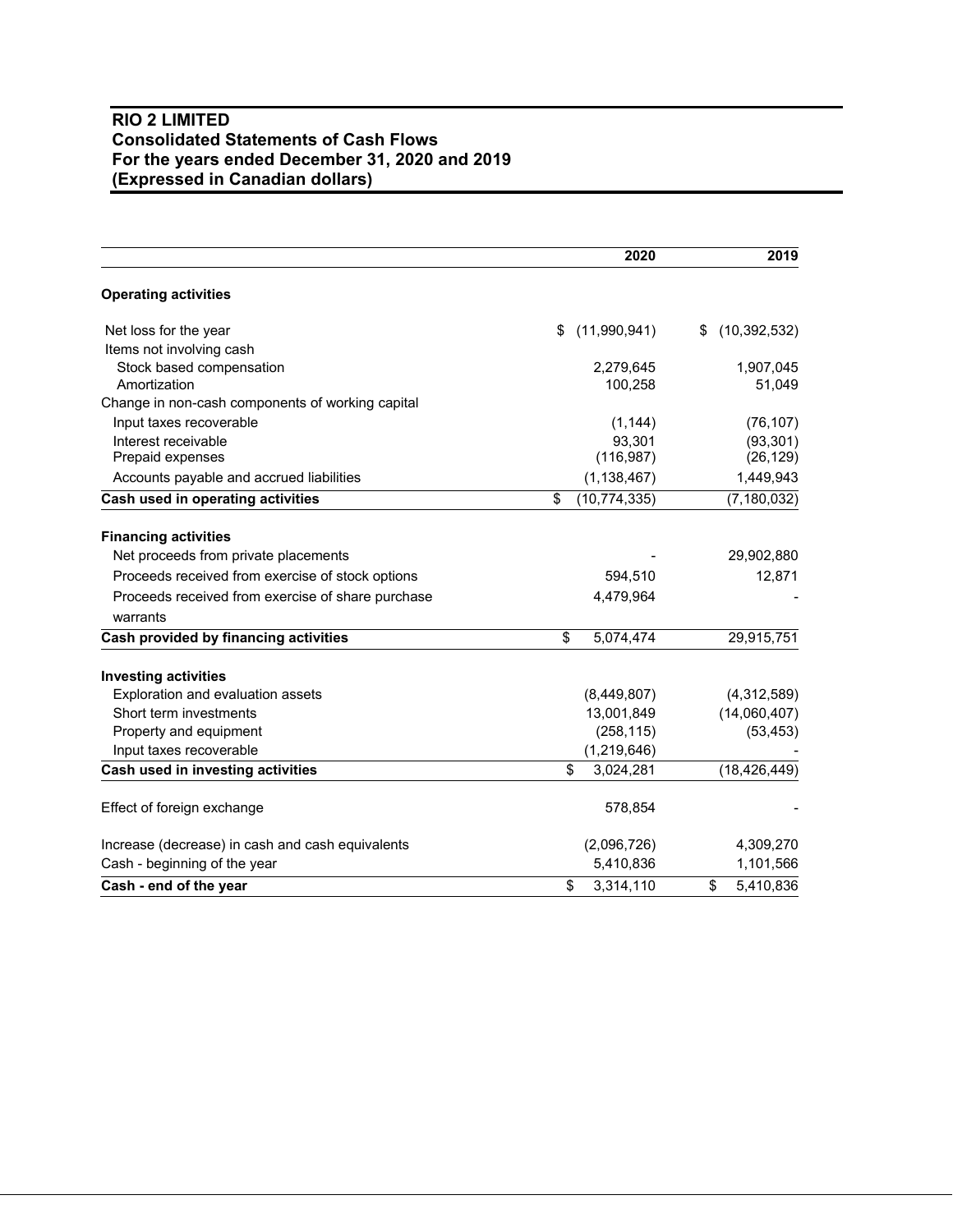## **1. Nature of Operations and Going Concern**

Rio2 Limited ("Rio2" or the "Company") is the parent company of a consolidated group. Rio2 is incorporated under the laws of the province of Ontario and its principle business activity is the exploration and development of its flagship Fenix Gold Project in Chile, as well as pursing additional strategic acquisitions where it can deploy its operational excellence and responsible mining practices to build a multiasset, multi-jurisdiction, precious metals company.

On July 24, 2018, Rio2 announced that Rio2 Limited and Atacama Pacific Gold Corporation ("Atacama Pacific") completed a transaction by way of a court approved plan of arrangement through which the companies amalgamated as a single entity (the "Arrangement"). The combined company that resulted from the Arrangement continues to operate under the name Rio2 Limited and is managed by Rio2's existing executive team.

The Company trades on the TSX Venture Exchange ("TSXV") under the symbol "RIO", the Bolsa de Valores de Lima ("BVL") under the symbol "RIO" and on the OTCQX® Best Market under the ticker "RIOFF**".**

The Company's registered office is located at Suite 6000, 1 First Canadian Place, 100 King St. West, Toronto, ON, M5X 1E2 and its head office is at The Marine Building, 1000-355 Burrard Street, Vancouver, BC, V6C 2G8.

The business of exploring for minerals involves a high degree of risk and there can be no assurance that any of the Company's current or future exploration programs will result in profitable mining operations. The Company has no source of revenue. These consolidated financial statements were prepared on a "going concern" basis, which assumes that the Company will be able to realize its assets and discharge its liabilities in the normal course of business. As of December 31, 2020, the Company had a working capital surplus of \$1,858,425 (December 31, 2019 – \$15,819,198). The Company does not currently hold any revenuegenerating properties and thereby continues to incur losses.

The Company incurred a net loss for the year ended December 31, 2020 of \$11,990,941 (year ended December 31, 2019 – \$10,392,532) and negative cash flows from operations of \$10,774,335 for the year ended December 31, 2020 (December 31, 2019 – \$7,180,032). As at December 31, 2020, the Company had an accumulated deficit of \$50,015,528 (December 31, 2019 – \$38,024,587). The Company's ability to continue as a going concern is dependent upon its ability in the future to achieve profitable operations and in the meantime, to obtain the necessary financing to repay its liabilities when they become due. External financing will be sought to finance the operations of the Company and enable the Company to continue its efforts towards the exploration and development of its mineral properties. This condition, along with other matters set forth above, indicates the existence of a material uncertainty that may cast significant doubt about the Company's ability to continue as a going concern. These consolidated financial statements do not include adjustments to the amounts and classification of assets and liabilities that might be necessary should the Company be unable to continue as a going concern.

#### **2. Basis of Presentation**

#### Statement of Compliance

These consolidated financial statements, including comparatives, have been prepared in accordance with International Financial Reporting Standards ("IFRS") as issued by the International Accounting Standards Board ("IASB") and Interpretations of the IFRS Interpretations Committee ("IFRIC").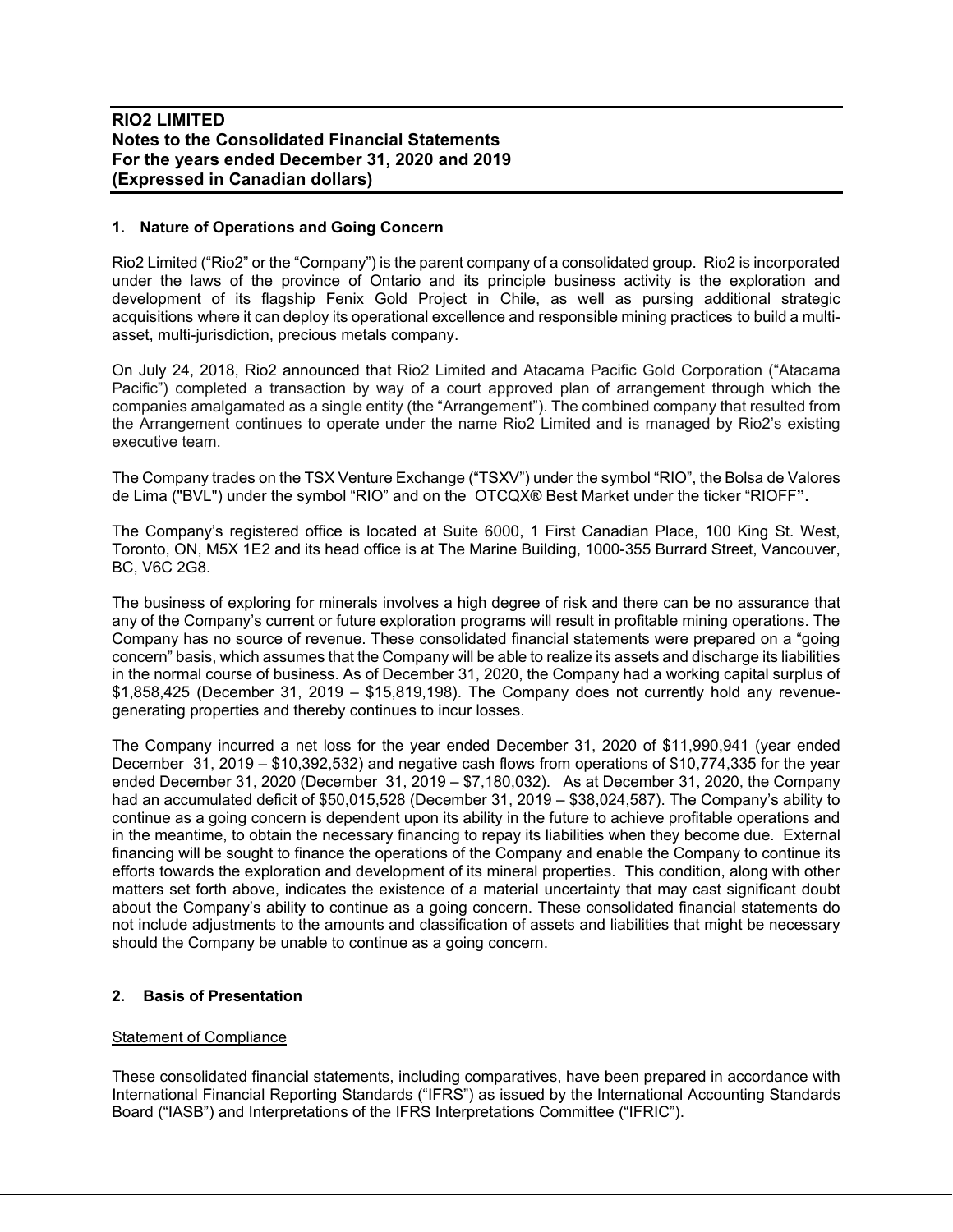## **2. Basis of Presentation (continued)**

These consolidated financial statements were approved and authorized for issuance by the Board of Directors of the Company on April 19, 2021.

#### Basis of Presentation

These financial statements have been prepared on the historical cost basis except for certain financial instruments, which are measured at fair value. In addition, the financial statements have been prepared using the accrual basis of accounting, except for certain cash flow information.

#### Principles of Consolidation

These condensed consolidated financial statements include the accounts of the Company and its whollyowned subsidiaries as follows:

| Name                      | Location | Ownership by the Company |                   |
|---------------------------|----------|--------------------------|-------------------|
|                           |          | December 31, 2020        | December 31, 2019 |
| Fenix Gold Limitada       | Chile    | 100%                     | 100%              |
| Rio2 S.A.C.               | Peru     | 100%                     | 100%              |
| Rio2 Exploraciones S.A.C. | Peru     | 100%                     | 100%              |
| Lince S.A.                | Chile    | 100%                     |                   |

All material inter-company transactions and balances have been eliminated upon consolidation.

#### Use of Estimates

The preparation of financial statements in conformity with IFRS requires management to make estimates and assumptions which affect the reported amount of the Company's assets, liabilities, expenses, and related disclosures. Assumptions and estimates are based on historical experience, expectations, current trends, and other factors that management believes to be relevant at the time at which the Company's financial statements are prepared.

Management reviews, on a regular basis, the Company's accounting policies, assumptions, estimates, and judgements in order to ensure that the financial statements are presented fairly and in accordance with IFRS.

Critical accounting estimates are those that have a significant risk of causing material adjustment and are often applied to matters or outcomes that are inherently uncertain and subject to change. As such, management cautions that future events often vary from forecasts and expectations and that estimates routinely require adjustments. The most significant judgements applying to the Company's financial statements include Share-based payment transactions and Mineral resource estimate. Key judgements include the timing commencement of commercial production which in turn impacts the realization of input tax inputs.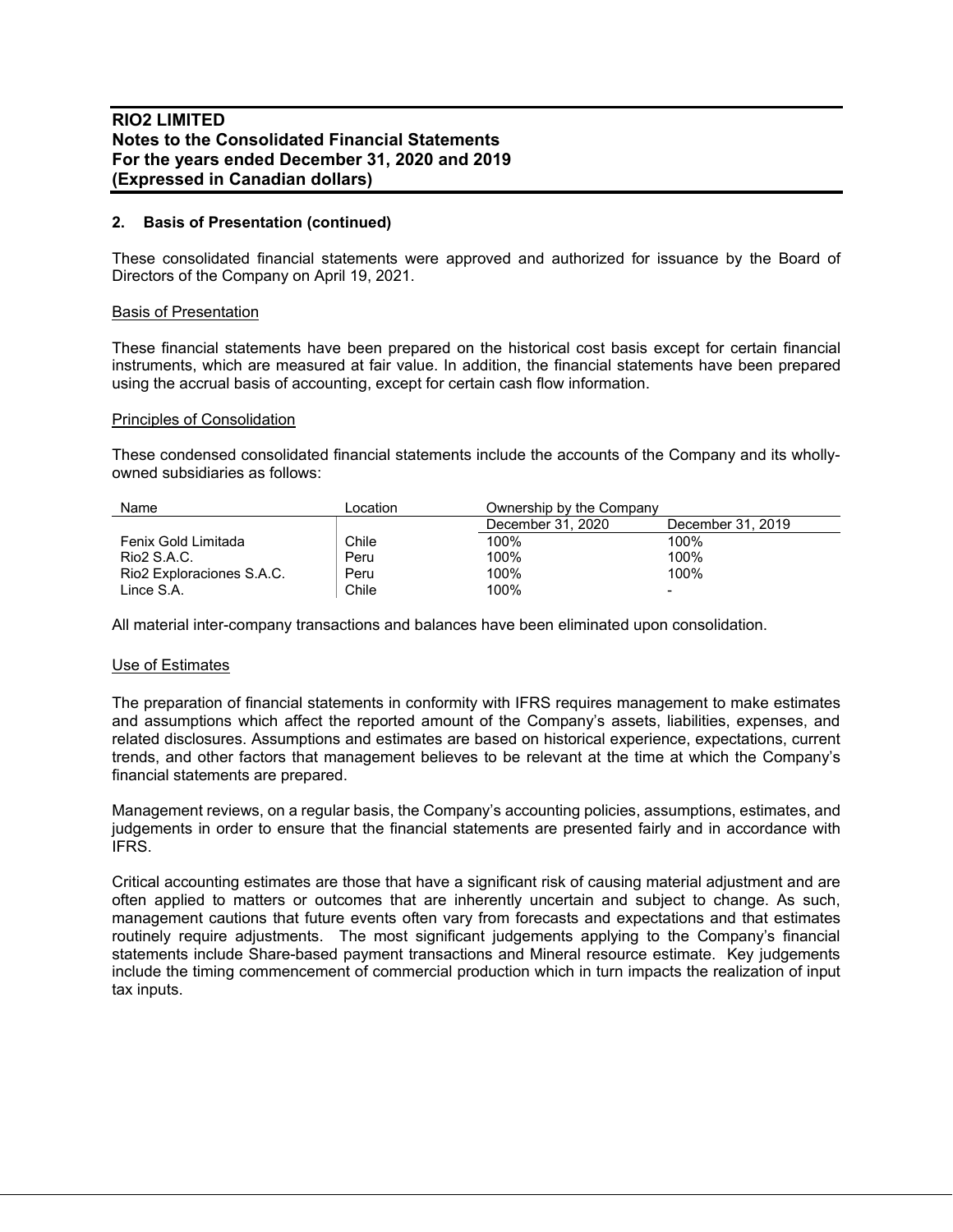# **2. Basis of Presentation (continued)**

#### *Provision for closure and reclamation*

The process of determining a value for the closure and reclamation provision is subject to estimates and assumptions, particularly when sufficient information required for a more precise estimate is still being gathered. Significant estimates include the amount and timing of closure and reclamation costs and the discount rate used. The size of the provision for closure and reclamation reflects management's best estimate using information available on the date of approval of these consolidated financial statements.

#### *Leases*

Management uses estimation in determining the incremental borrowing rate used to measure the lease liability, specific to the asset, underlying currency and geographic location.

#### *Share-based payment transactions*

The Company measures the cost of equity-settled transactions with employees and consultants by reference to the fair value of the equity instruments at the date at which they are granted. Estimating fair value for share-based payment transactions requires determining the most appropriate valuation model, which is dependent on the terms and conditions of the grant. This estimate also requires determining the most appropriate inputs to the valuation model including the expected life of the share option, volatility and dividend yield, risk free rate, forfeiture rate and making assumptions about them.

#### *Mineral resource estimate*

The life of the Fenix Gold Project is determined from the ore reserves that are available to be extracted at the end of each reporting period. The Company initially estimates the ore reserve available based on the findings of qualified, independent, mining professionals. These estimates are updated from time to time as additional technical and economic information becomes available. Factors that impact the computation of reserves available include the geological data on the size, depth and shape of the ore body, the prevailing and expected market price for the underlying metals to be extracted and the expected costs to extract and process the mined material. Changes in the mineable ore reserve available may impact the carrying value of mine property, exploration and evaluation properties, plant and equipment, site closure and reclamation provision and changes in the recognition of deferred tax amounts in addition to changes in the recognition of depreciation and depletion.

#### Use of Judgements

The preparation of financial statements in accordance with IFRS requires management to make judgments, apart from those involving estimates, in applying accounting policies. The most significant judgments applying to the Company's financial statements include acquisition accounting versus business combination, as well as exploration and evaluation assets.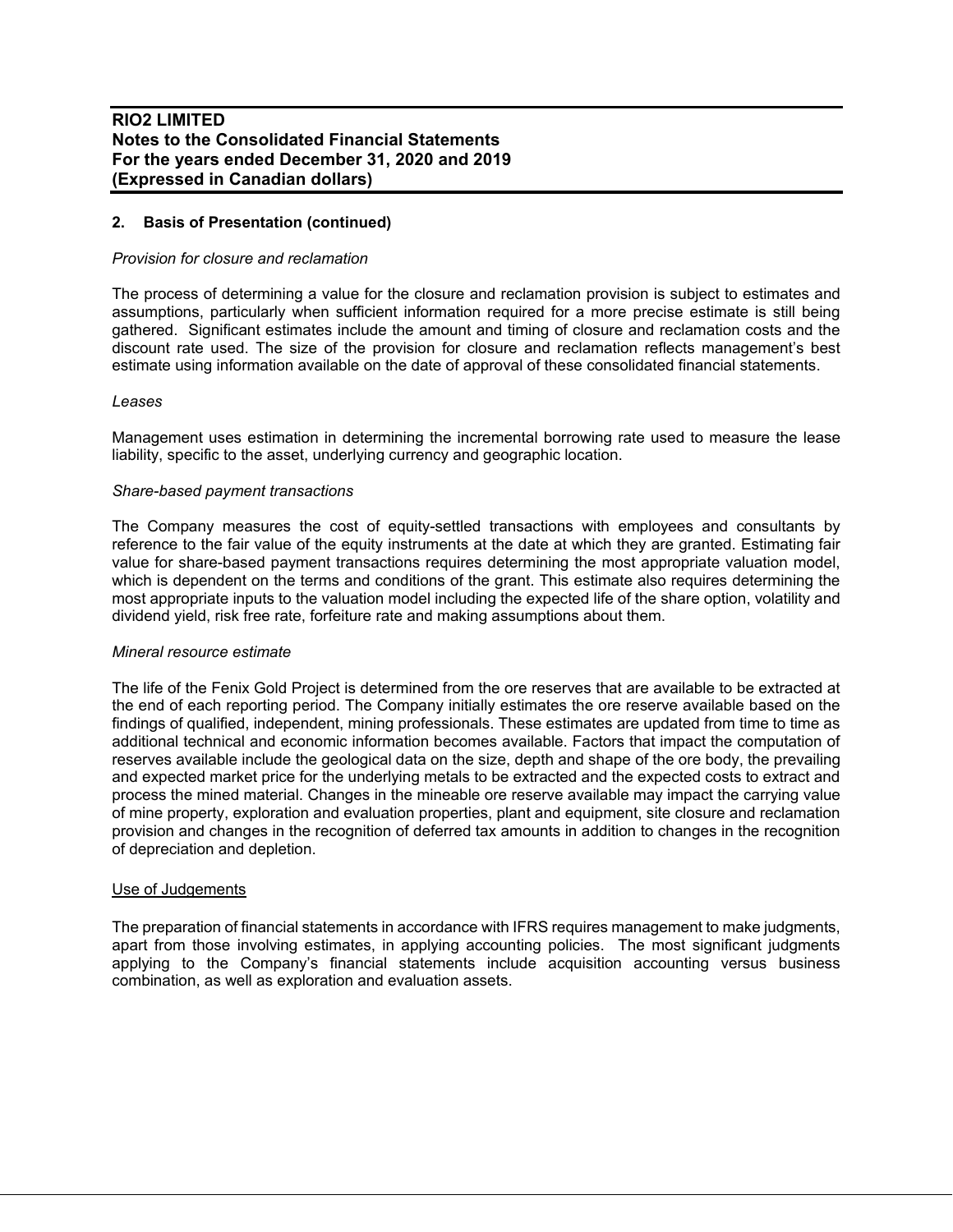# **2. Basis of Presentation (continued)**

#### *Acquisition accounting versus business combination*

On the acquisition of a subsidiary, the Company must determine whether the acquisition is a business combination by applying the definition in IFRS 3 Business Combinations. If the assets and liabilities assumed do not constitute a business the transaction would be accounted for as an asset acquisition.

Management has determined that the acquisition of Compañía Minera Paso San Francisco S.A. ("MPSF") constituted an asset acquisition as MPSF did not meet the definition of a business.

Refer to Note 6 for discussion on the Lince S.A. acquisition. (MPSF was renamed Lince S.A. shortly after the acquisition of the entity.)

#### *Exploration and evaluation assets*

The Company's investment in and expenditures on its mineral property interests comprise a significant portion of the Company's assets. Realization of the Company's investment in these assets is dependent on establishing legal ownership of the properties, on the attainment of successful commercial production or from the proceeds of their disposal. The recoverability of the amounts shown for exploration and evaluation assets is dependent upon the existence of economically recoverable reserves, the ability of the Company to obtain necessary financing to complete the development of the properties, and upon future profitable production or proceeds from the disposition thereof.

Although the Company has taken steps to ensure the title to mineral property interests in which it has an interest, in accordance with industry standards for the current stage of exploration of such properties, these procedures may not guarantee the Company's title. Property title may be subject to unregistered prior agreements or transfers and title may be affected by undetected defects.

Environmental legislation is becoming increasingly stringent and costs and expenses of regulatory compliance are increasing. The impact of new and future environmental legislation on the Company's operations may cause additional expenses and restrictions. If the restrictions adversely affect the scope of exploration and development on the mineral property interests, the potential for production on the property may be diminished or negated.

#### **3. Significant Accounting Policies**

Cash

Cash consists of cash held in banking institutions.

#### Short term investments

Short term investments consist of cash invested in banking institutions and is redeemable at any time.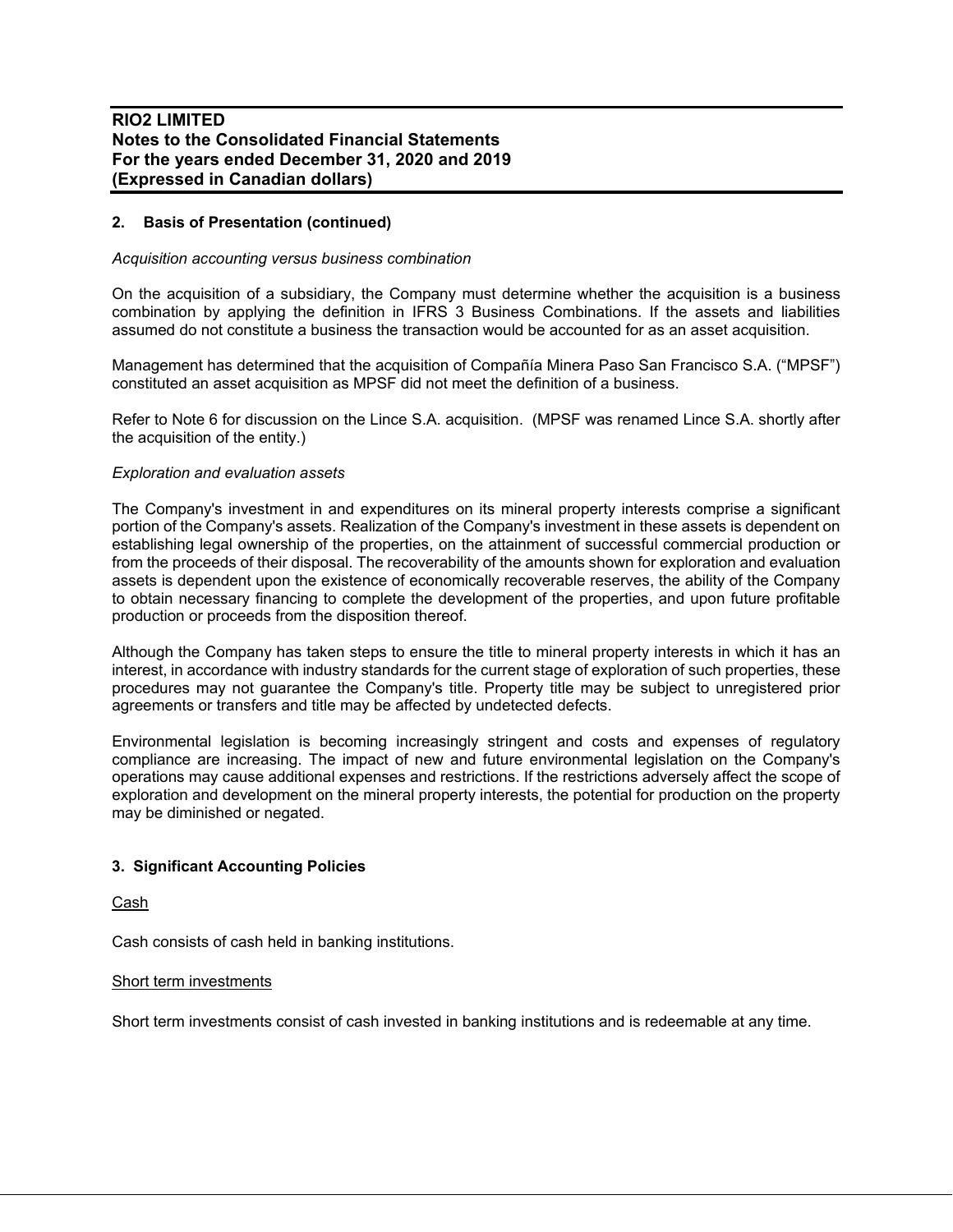## **3. Significant Accounting Policies (continued)**

#### Leases

Upon lease commencement, the Company recognizes a right-of-use asset, which is initially measured at the amount of the lease liability plus any direct costs incurred, which is then amortized over the life of the lease on a straight-line basis. The lease liability is initially measured at the present value of the lease payments payable over the lease term, discounted at the rate implicit in the lease; if the implicit lease rate cannot be determined, the incremental borrowing rate is used. Payments against the lease are then offset against the lease liability. The lease liability and right-of-use asset are subsequently remeasured to reflect changes to the terms of the lease. Assets and liabilities are recognized for all leases unless the lease term is twelve months or less or the underlying asset has a low value.

#### Property and Equipment

Property and equipment are recorded at cost and are amortized over their estimated useful lives under the declining balance method at the following rates:

| Office equipment       | 30% per annum |
|------------------------|---------------|
| <b>Mining Software</b> | 20% per annum |
| Mine equipment         | 20% per annum |

#### Exploration and Evaluation Assets

The Company accounts for mineral property interests in accordance with IFRS 6 – Exploration for and Evaluation of Mineral Resources ("IFRS 6"). The acquisition costs of mineral properties are capitalized as exploration and evaluation interests and include cash or shares paid, liabilities assumed, and associated legal costs paid to acquired the interest, wtheter by option, purchase, staking or otherwise. Exploration expenditures are costs incurred in the initial search for mineral deposits with economic potential or in the process of obtaining more information about existing mineral deposits. Prospecting and initial exploration costs to define and delineate a mineral deposit that has no demonstrable reserves are expensed.

The carrying values of capitalized amounts are reviewed annually, or when there are indications of potential impairment.

Exploration and evaluation expenditures are expensed until it is probable that future economic benefits will flow to the Company. The following criteria is used to assess the economic recoverability and probability of future economic benefits:

- Viability: A Mineral Reserve, as defined by NI 43-101, has been established that demonstrates a positive finance return, and/or where there is a history of conversion to Mineral Reserves at operating mines; and
- Authorizations: Necessary permits, access to critical resources, and environmental programs exist or are reasonably attainable.

Once future economic benefits are expected, further exploration and evaluation expenditures are capitalized at cost and recognized as an exploration and evaluation asset. Capitalized costs are considered to be tangible assets as they form part of the underlying mineral property.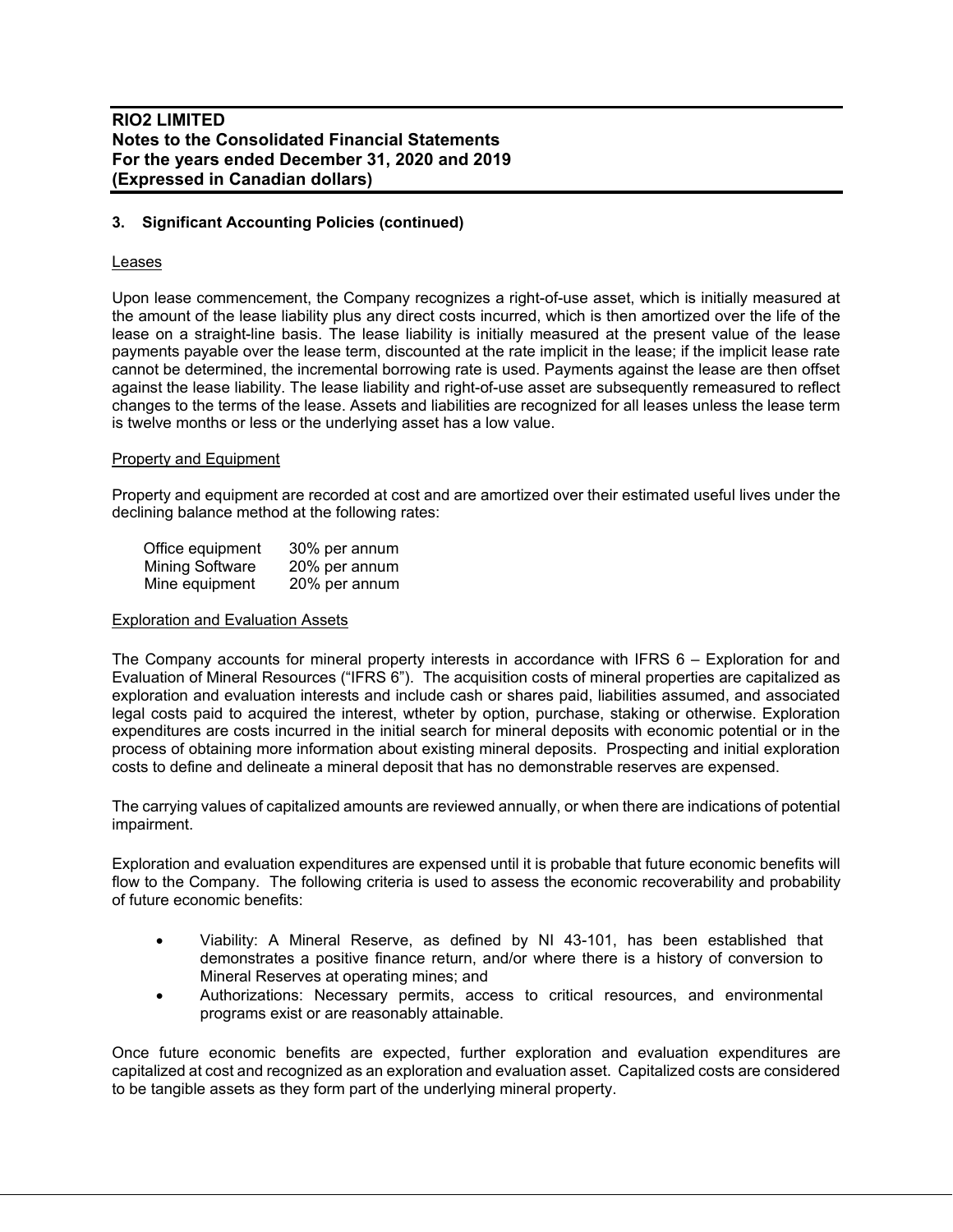# **3. Significant Accounting Policies (continued)**

#### Asset Retirement Obligations

Liabilities are recognized when the Company has a present obligation (legal or constructive) that has arisen as a result of a past event and it is probable that a future outflow of resources will be required to settle the obligation, provided that a reliable estimate can be made of the amount of the obligation. A provision is a liability of uncertain timing or amount.

Provisions are measured at the present value of the expenditures expected to be required to settle the obligation using a pre-tax rate that reflects the current market assessments of the time value of money and the risk specific to the obligation. The increase in the provision due to the passage of time is recognized as a financing expense. When some or all of the economic benefits required to settle a provision are expected to be recovered from a third party, the receivable is recognized as an asset if it is certain that a reimbursement will be received and the amount receivable can measured reliably.

#### Impairment of Long-Lived Assets

Property and equipment and exploration and evaluation assets are reviewed for possible impairment whenever events or changes in circumstances indicate that the carrying amount of an asset may not be recoverable. If any indication of impairment exists, an estimate of the asset's recoverable amount is calculated. The recoverable amount is determined as the higher of the fair value less direct costs to sell and the asset value in use (being the present value of the expected future cash flows of the asset). An impairment loss is recognized for the amount by which the carrying amount exceeds its recoverable amount.

#### Foreign Currency Translation

The Company's functional and presentation currency is the Canadian Dollar. The functional currency of the Company's subsidiaries Fenix Gold Limitada (Chile), Rio2 Exploraciones S.A.C. (Peru), Rio2 S.A.C. (Peru) is the United States Dollar. The accounts recorded in foreign currencies have been translated into Canadian Dollars on the following basis:

- (a) monetary assets and liabilities at the rate of exchange in effect at the balance sheet date.
- (b) non-monetary assets and liabilities at the rates of exchange in effect on the respective dates of transactions; and
- (c) revenue and expenses at the exchange rates prevailing of the date of the transaction.

Gains and losses on translation are included in income or expense in the period in which they occur.

#### Share Issuance Costs

Share issue costs, which include commissions, facilitation payments, professional fees, and regulatory fees, are charged directly to share capital.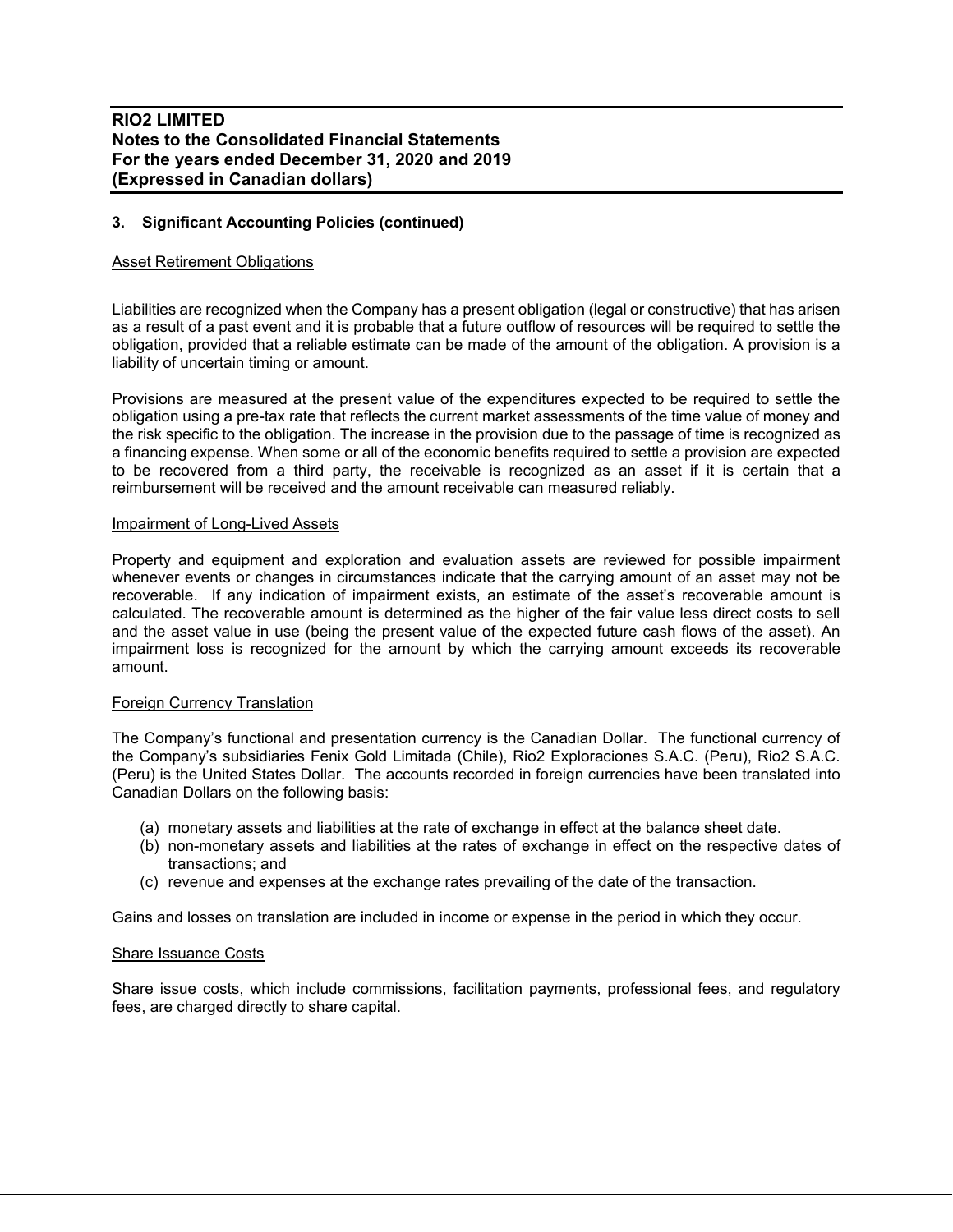## **3. Significant Accounting Policies (continued)**

#### Share-based Payments

The Company uses a fair value-based method of accounting for stock options to employees, including directors and non-employees. The fair value is determined using the Black-Scholes Option Pricing Model on the date of grant, with assumptions for risk-free interest rate, volatility, expected forfeiture and life of the options or warrants. The cost is measured at the date of grant and each tranche is recognized on a gradedvesting basis over the applicable vesting period as an increase in share-based payments expense and the reserves account. On the exercise of the stock options, the proceeds received by the Company, together with the respective amount from reserves, are credited to share capital.

#### Restricted Share Units (RSUs)

The Company uses a fair value-based method of accounting for Restricted Share Units ("RSUs") which are assumed to settle on an equity basis. The fair value of equity settled awards are measured with market related inputs as of the date of the grant. The cost is recorded over the vesting period of the award to the same expense category of the award recipient's compensation costs and the corresponding entry is recorded in equity.

#### Income Taxes

#### Current income tax:

Current income tax assets and liabilities for the current period are measured at the amount expected to be recovered from or paid to the taxation authorities. The tax rates and tax laws used to compute the amount are those that are enacted or substantively enacted, at the reporting date, in the country where the Company operates and generates taxable income.

Current income tax relating to items recognized directly in other comprehensive income or equity is recognized in other comprehensive income or equity and not in profit or loss. Management periodically evaluates positions taken in the tax returns with respect to situations in which applicable tax regulations are subject to interpretation and establishes provisions where appropriate.

## Deferred income tax:

Deferred tax is recognized using the asset and liability method, providing for temporary differences between the carrying amounts of assets and liabilities for financial reporting purposes and the amounts used for taxation purposes. Deferred tax is not recognized on the initial recognition of assets or liabilities in a transaction that is not a business combination. In addition, deferred tax is not recognized for taxable temporary differences arising on the initial recognition of goodwill. Deferred tax is measured at the tax rates that are expected to be applied to temporary differences when they reverse, based on the laws that have been enacted or substantively enacted by the reporting date.

Deferred tax assets and liabilities are offset if there is a legally enforceable right to offset, and they relate to income taxes levied by the same tax authority on the same taxable entity, or on different tax entities, but they intend to settle current tax liabilities and assets on a net basis or their tax assets and liabilities will be realized simultaneously.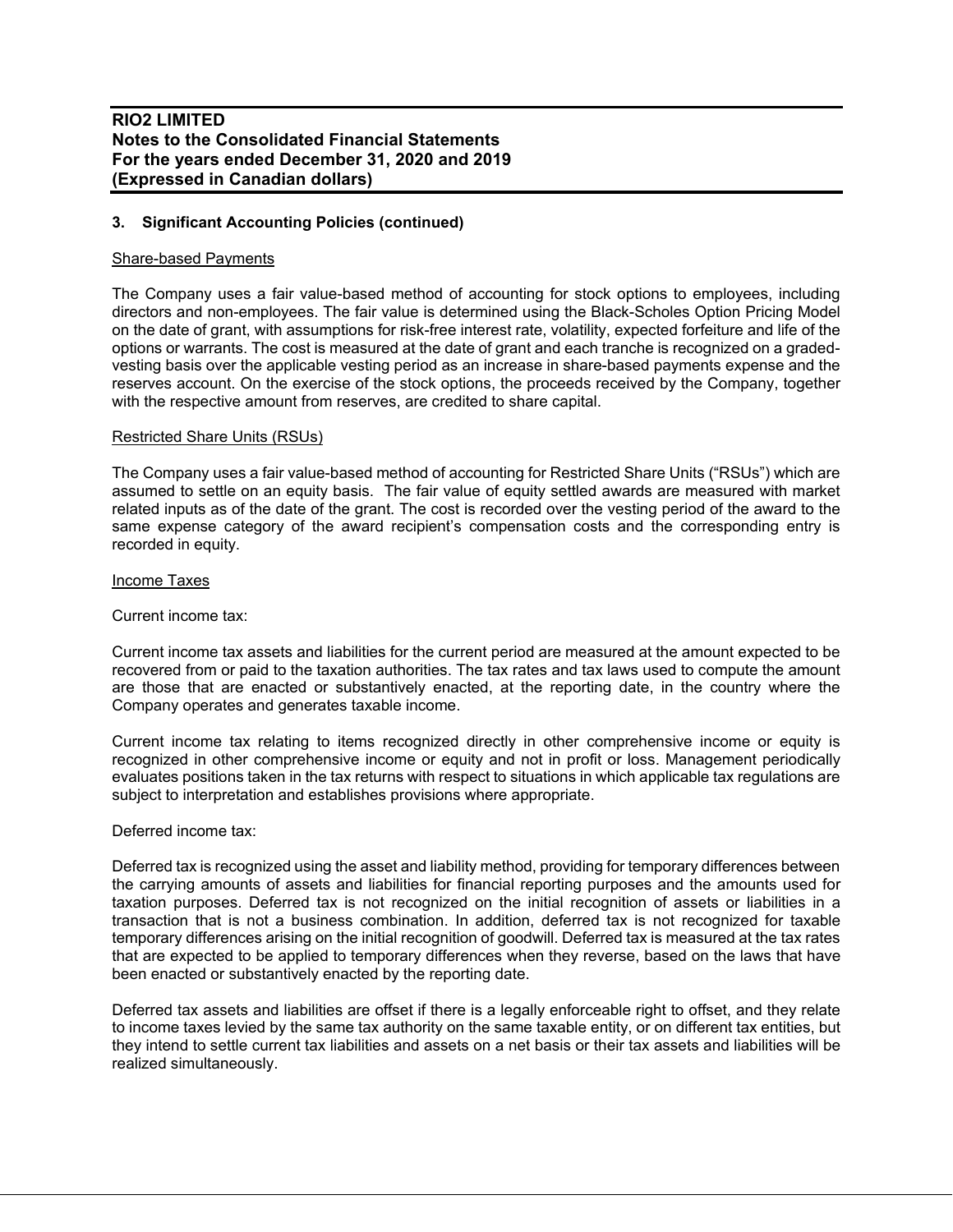## **3. Significant Accounting Policies (continued)**

A deferred tax asset is recognized to the extent that it is probable that future taxable profits will be available against which the temporary difference can be utilized. Deferred tax assets are reviewed at each reporting date and are reduced to the extent that it is no longer probable that the related tax benefit will be realized.

The carrying amount of deferred income tax assets is reviewed at the end of each reporting period and recognized only to the extent that it is probable that sufficient taxable profit will be available to allow all or part of the deferred income tax asset to be utilized.

Deferred income tax assets and liabilities are measured at the tax rates that are expected to apply to the year when the asset is realized or the liability is settled, based on tax rates (and tax laws) that have been enacted or substantively enacted by the end of the reporting period.

Deferred income tax assets and deferred income tax liabilities are offset if a legally enforceable right exists to offset current tax assets against current income tax liabilities and the deferred income taxes relate to the same taxable entity and the same taxation authority.

#### Loss per Share

Basic loss per share is calculated by dividing the net loss by the weighted average number of common shares outstanding during the period. Diluted loss per share reflects the potential dilution that could occur if potentially dilutive securities were exercised or converted to common shares. The Company uses the treasury stock method to compute the dilutive effect of options, warrants and similar instruments. Under this method the dilutive effect on earnings per share is calculated presuming the exercise of outstanding options, warrants and similar instruments. It assumes that the proceeds of such exercise would be used to repurchase common shares at the average market price during the period. However, the calculation of diluted loss per share excludes the effects of various conversions including the exercise of options and warrants that would be anti-dilutive. For the periods presented, the calculation of the diluted loss per share proved to be anti-dilutive. Accordingly, there is no difference in the amounts presented for the basic and diluted loss per share.

#### Unit Offering

Proceeds received on the issuance of units, consisting of common shares and warrants, are allocated first to common shares based on the market trading price of the common shares at the time the units are priced, and any excess is allocated to warrants.

#### Financial Instruments

#### Financial Assets

Financial assets are classified and measured at: FVTPL, FVOCI and amortized cost. On initial recognition of an equity instrument that is not held for trading, the Company may irrevocably elect to present subsequent changes in the investment's fair value in other comprehensive income. Measurement and classification of financial assets is dependent on the Company's business model for managing the financial assets and the contractual cash flow characteristics of the financial asset i.e. whether cash flows will result from collecting contractual cash flows, selling the financial assets, or both.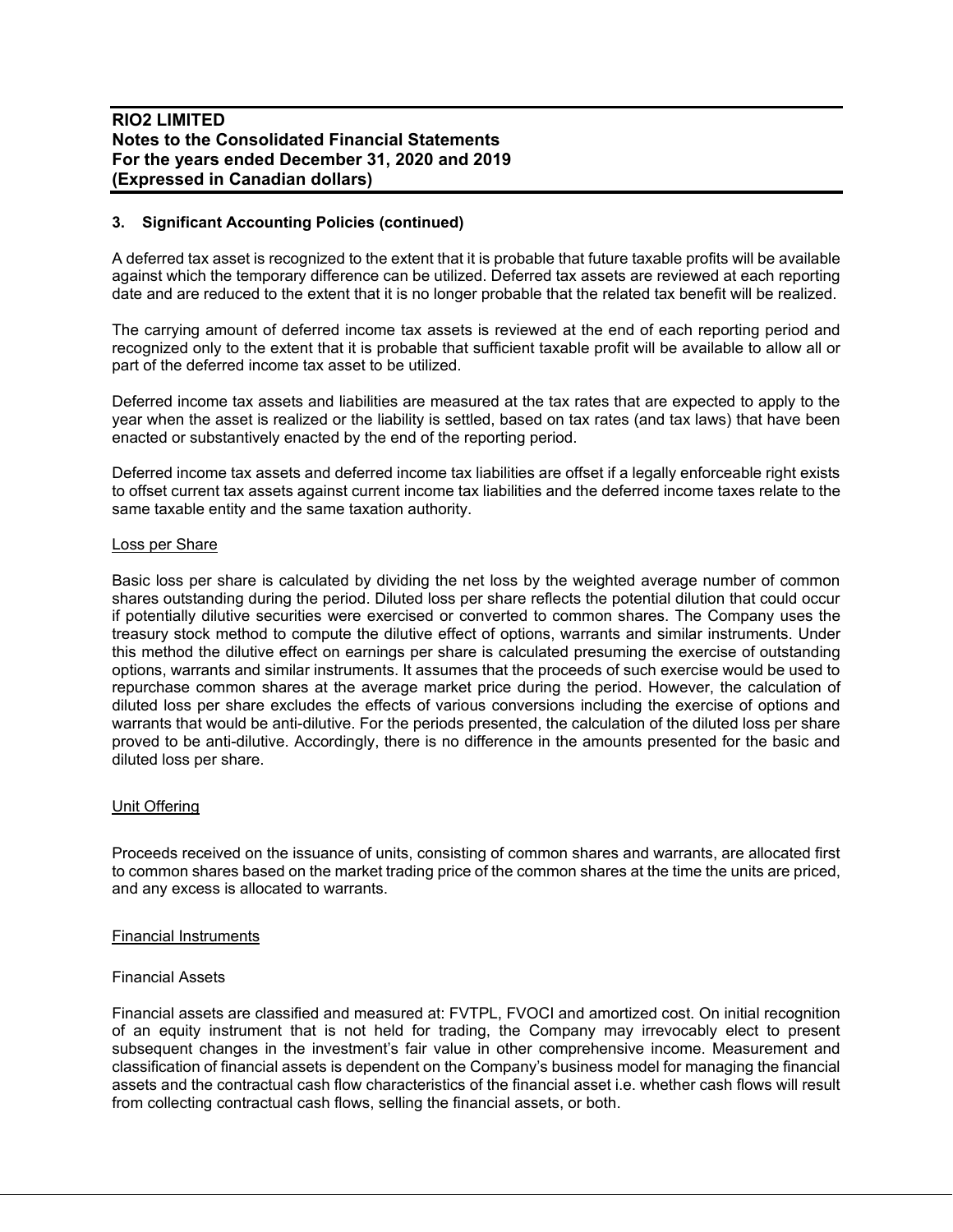# **3. Significant Accounting Policies (continued)**

#### *Financial assets at amortized cost (debt instruments)*

The Company measures financial assets at amortized cost if both of the following conditions are met: the financial asset is held with the objective to collect contractual cash flows; and the contractual terms of the financial asset give rise to cash flows that are solely payments of principal and interest ("SPPI"). This is referred to as the SPPI test.

Financial assets at amortized cost are subsequently measured using the effective interest rate ("EIR") method and are subject to impairment. Interest received is recognized as part of finance income. Gains and losses are recognized when the asset is derecognized, modified or impaired. The Company's financial assets at amortized cost include:

- cash;
- interest receivable; and
- short-term investment

#### *Financial assets at FVTPL*

Financial assets at FVTPL include financial assets held for trading, financial assets designated upon initial recognition at FVTPL, or financial assets mandatorily required to be measured at fair value i.e. fail the SPPI test. Derivatives are classified as held for trading unless they are designated as effective hedging instruments. Financial assets at FVTPL are carried in the statement of financial position at fair value with net changes in fair value recognized in profit or loss. An embedded derivative will often make a financial asset fail the SPPI test thereby requiring the instrument to be measured at FVTPL in its entirety.

Financial assets are derecognized when the rights to receive cash flows from the assets expire or the Company has transferred substantially all the risks and rewards of ownership. On derecognition, the difference between the asset's carrying amount and the sum of the consideration received and receivable and the cumulative gain or loss that had been recognized directly in equity is recognized in profit or loss.

#### Financial Liabilities

The Company classifies its financial liabilities into one of two categories. The Company's accounting policy for each category is as follows:

#### *Fair value through profit or loss*

This category comprises derivatives or liabilities acquired or incurred principally for the purpose of selling or repurchasing it in the near term. They are carried in the Statement of Financial Position at fair value with changes in fair value recognized in the Statement of Loss and Comprehensive Loss.

#### *Other financial liabilities*

This category includes accounts payable and accrued liabilities, all of which are measured at amortized cost.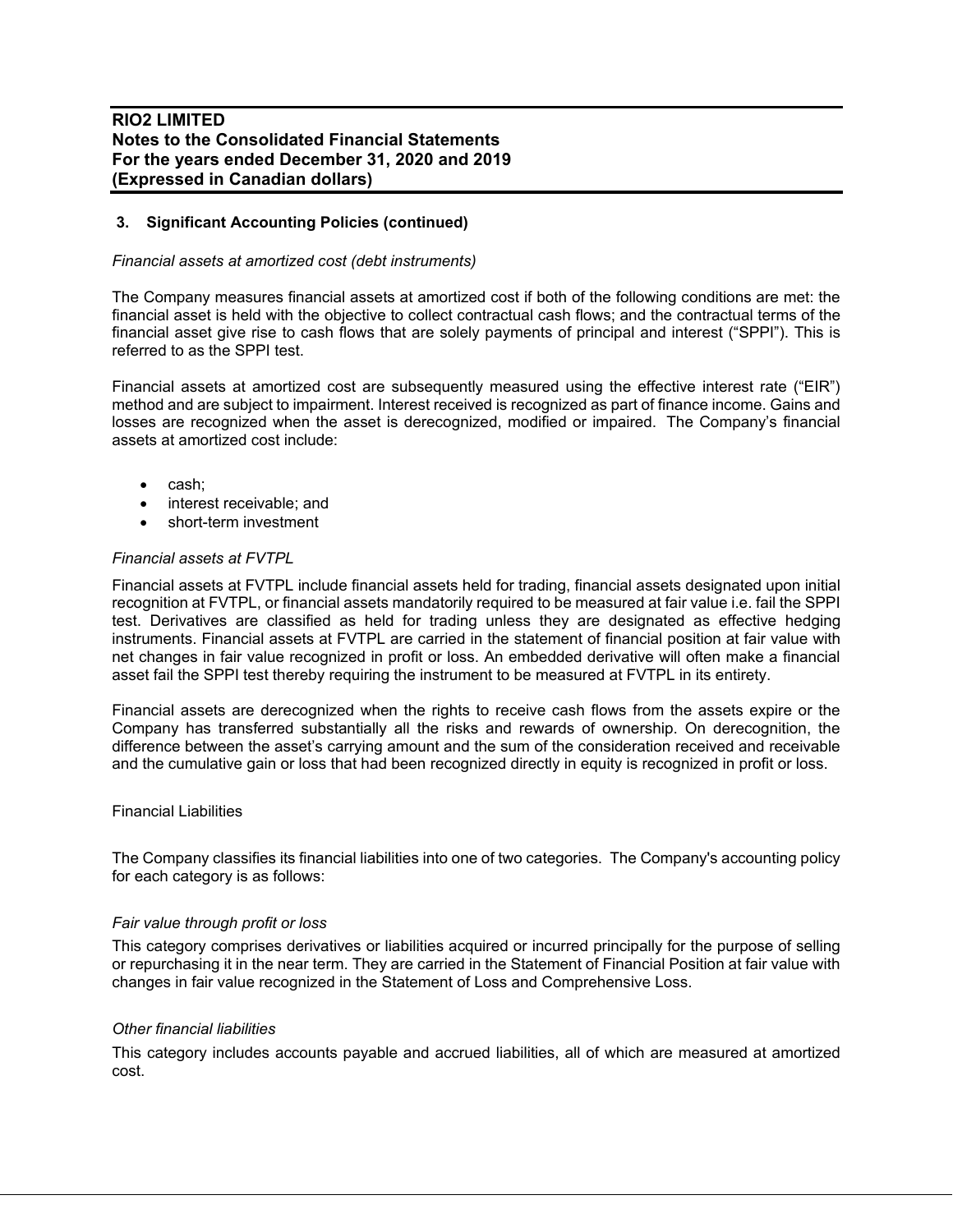## **3. Significant Accounting Policies (continued)**

#### **Changes in accounting policies and disclosures**

The Company has applied the following standards and amendments for the first-time effective January 1, 2020:

• Amendments to IFRS 3 – Definition of a Business

The amendments are aimed at resolving difficulties that arise when an entity determines whether it has acquired a business or group of assets. The amounts which may have been recognized as goodwill in a business combination under the previous standard may now be recognized as allocations to net identifiable assets acquired under the amended standard. The amendments are effective for business combinations for which acquisition date is on after the beginning of the first annual reporting period beginning on or after January 1, 2020.

• Amendments to IFRS 9 – Financial Instruments

Amendments to IFRS 9, Financial Instruments ("IFRS 9") and IFRS 7, Financial Instruments: Disclosures ("IFRS 7") will affect entities that apply the hedge accounting requirements to hedging relationships directly affected by the interest rate benchmark reform. The amendments modify specific hedge accounting requirements, so that entities would apply those hedge accounting requirements assuming that the interest rate benchmark is not altered as a result of the interest rate benchmark reform.

• IAS 1 – Presentation of Financial Statements ("IAS 1") and IAS 8 – Accounting Policies, Changes in Accounting Estimates and Errors ("IAS 8")

Amendments to IAS 1 Presentation of Financial Statements and IAS 8 are to align the definition of 'material' across the standards and to clarify certain aspects of the definition. The new definition, effective January 1, 2020, states "Information is material if omitting, misstating or obscuring it could reasonably be expected to influence decisions that the primary users of general purpose financial statements make on the basis of those financial statements, which provide financial information about a specific reporting entity." The amendments clarify that materiality will depend on the nature or magnitude of information, or both.

The Company determined that the impact of the standards and amendments were not material to its financial statements.

#### Accounting standards issued but not yet applied

#### IFRS 17 – Insurance Contracts

IFRS 17 establishes the principles for the recognition, measurement, presentation and disclosure of insurance contracts within the scope of the standard. The objective of IFRS 17 to ensure that an entity provides relevant information that faithfully represents those contracts. This information gives a basis for users of financial statements to assess the effect that insurance contracts have on the entity's financial position, financial performance and cash flows. The standard is effective for periods beginning on or after January 1, 2023. The Company has not yet assessed the future impact of this new standard on its financial statements.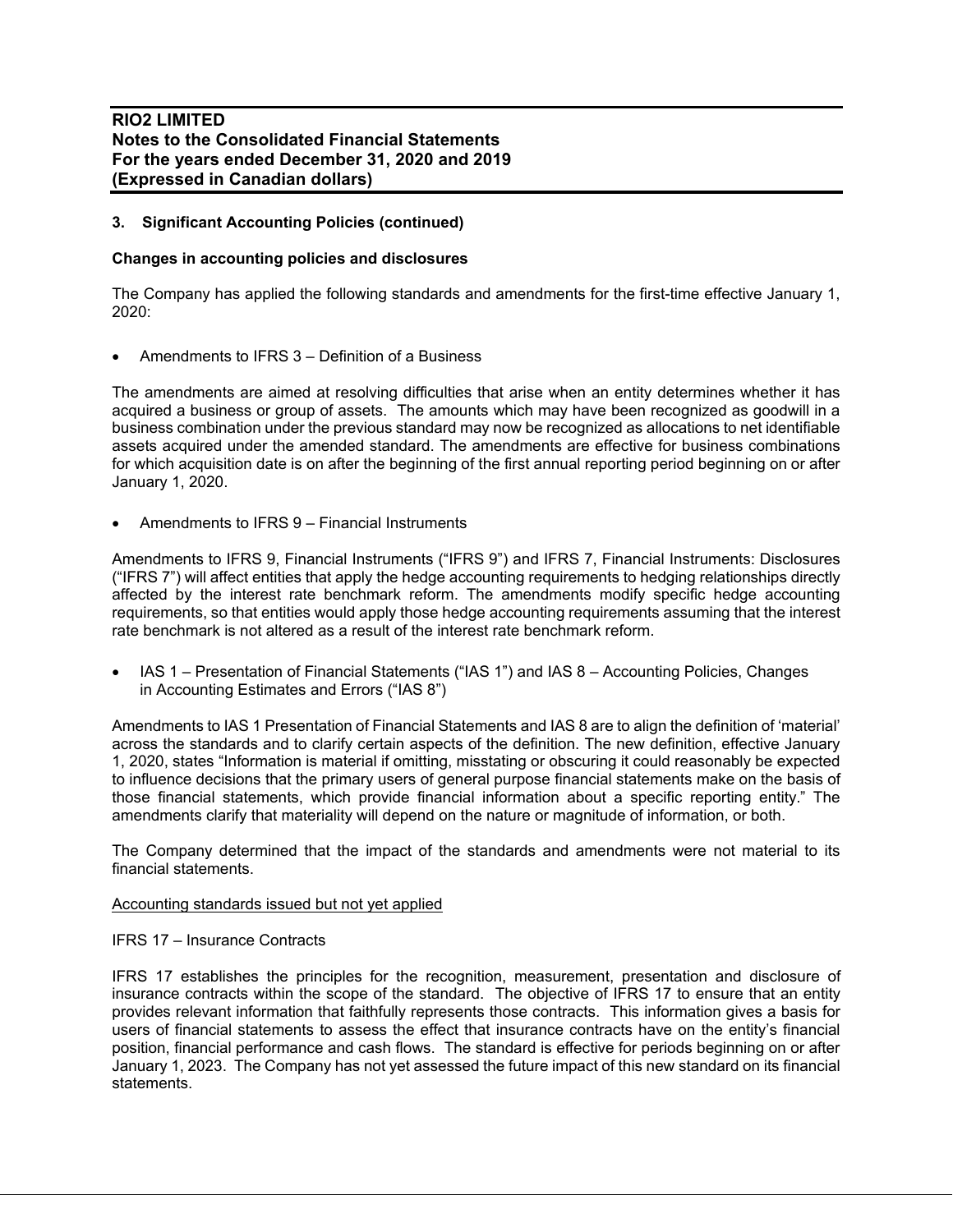#### **4. Financial Instruments and Risk Management**

The Company's financial instruments consist of cash, short term investments, interest receivable and accounts payable. The carrying values of the Company's financial instruments approximate their fair value due to the short term to maturity.

The Company examines the various financial instrument risks to which it is exposed and assesses the impact and likelihood of those risks and, when appropriate, takes steps to mitigate such risks. These risks may include credit risk, liquidity risk, and market risk.

#### *Credit Risk*

Credit risk is the risk that a party to the Company's financial assets will fail to discharge its obligation causing the Company financial loss. The Company's exposure to credit risk is in its cash. Cash is held in major financial institutions. Accordingly, the Company believes it has no significant credit risk.

#### *Liquidity Risk*

Liquidity risk is the risk that the Company will encounter difficulties in meeting its financial obligations associated with its financial liabilities as they fall due. The Company's objective is to ensure that there are sufficient committed financial resources to meet its short-term business requirements for a minimum of twelve months. As of December 31, 2020, the Company has cash totalling \$3,314,110 (December 31, 2019 - \$5,410,836), short term investments of \$1,058,558 (December 31, 2019 - \$14,060,407) and current liabilities of \$3,041,989 (December 31, 2019 - \$3,870,208). The current liabilities are accounts payable of \$2,764,950 due on demand, as well as an additional accrued liability of \$10,000 with an unknown date of settling the obligation (December 31, 2019 - Accounts payable of \$3,860,208 due on demand and accrued liabilities of \$10,000), as well as the current portion of a lease liability of \$267,039 (December 31, 2019 - \$nil).

The Company has no formal credit facilities at this time and given the Company's current stage of development, it is not expected that such credit facilities would be available to the Company.

#### *Market Risk*

Market risk is the risk that the fair value of future cash flows of a financial instrument will fluctuate because of changes in market prices. Market risk is comprised of three types of risk: foreign currency risk, interest rate risk, and commodity price risk.

#### *Foreign Currency Risk*

Foreign exchange risk is the risk arising from changes in foreign currency fluctuations. The Company's functional currency is the Canadian Dollar. The Company operates in more than one country. As a result, a portion of the Company's expenditures, amounts receivable, accounts payable and accruals are denominated in U.S. Dollars, Chilean Pesos and Peruvian Soles and are therefore subject to fluctuation in exchange rates. The Company does not use any derivative instruments to reduce its exposure to fluctuations in foreign currency rates.

#### *Interest Rate Risk*

The Company is not exposed to interest rate risk due to the short-term nature of its cash held in a bank account.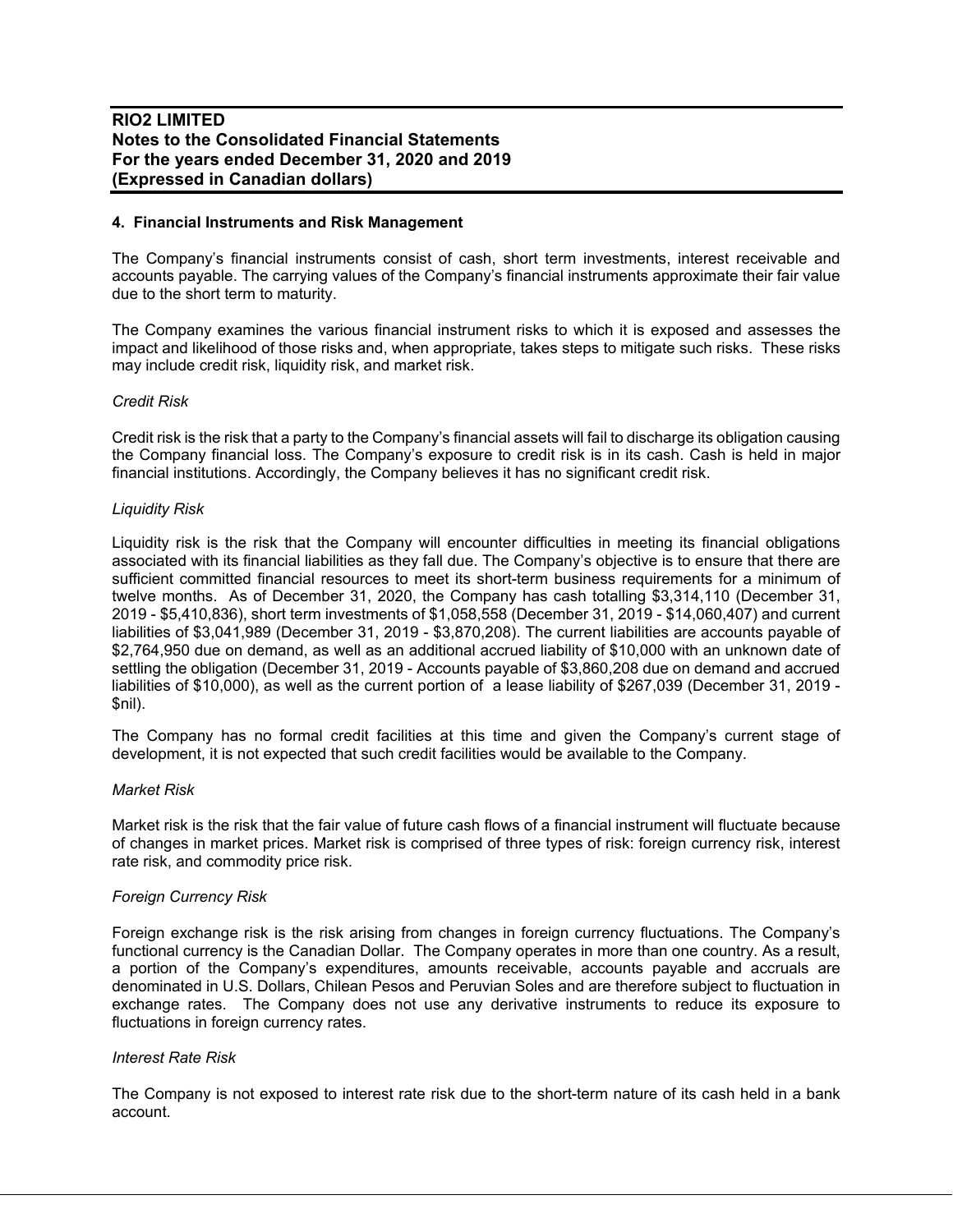# **4. Financial Instruments and Risk Management (continued)**

## *Commodity Price Risk*

The value of the Company's interests in mineral properties is related to the price of gold and the outlook for this mineral. Mineral prices have historically fluctuated widely and are impacted by numerous factors outside of the Company's control, including, but not limited to: industrial and retail demand, forward sales by producers and speculators, level of worldwide production, short-term changes in supply and demand because of speculators, hedging activities, and certain other factors. The Company is not actively managing its commodity risk.

## *Other Risks*

In December 2019, a novel strain of coronavirus was reported in Wuhan, China. On March 11, 2020, the World Health Organization declared the outbreak to constitute a pandemic. The spread of COVID-19 has severely impacted economies around the globe. In many countries, including Canada, Chile and Peru, businesses have been forced to cease or limit operations for long or indefinite periods of time. Measures taken to contain the spread of the virus, including travel bans, quarantines, maintaining minimum distances between people, and closures of non-essential services have triggered significant disruptions to businesses worldwide, resulting in significant unemployment and an economic slowdown. Global stock markets have also experienced great volatility and a significant weakening of certain sectors. Governments and central banks have responded with monetary and fiscal interventions designed to stabilize economic conditions. To date, the Company's operations have not been materially negatively affected by these events, apart from increasing costs, in particular around health and safety and housing field-staff. The duration and impact of the COVID-19 pandemic, as well as the effectiveness of government and central bank responses, remains unclear at this time. It is not possible to reliably estimate the duration of the impact, the severity of the consequences, nor the impact, if any, on the financial position and results of the Company for future periods.

#### *Sensitivity Analysis*

The Company has accounts payable which are denominated in United States Dollars. A 10% change in the foreign exchange rate would impact comprehensive loss for the period by \$264,369 (December 31, 2019 – \$437,877).

# **5. Capital Risk Management**

The Company's objectives when managing capital are to safeguard the Company's ability to continue as a going concern in order to pursue the development of its mineral property interests and to maintain flexible capital structure for its projects for the benefit of its stakeholders. There have been no changes in the Company's objectives for managing capital or in what it considers capital from the prior year. In the management of capital, the Company includes the following components of shareholders' equity.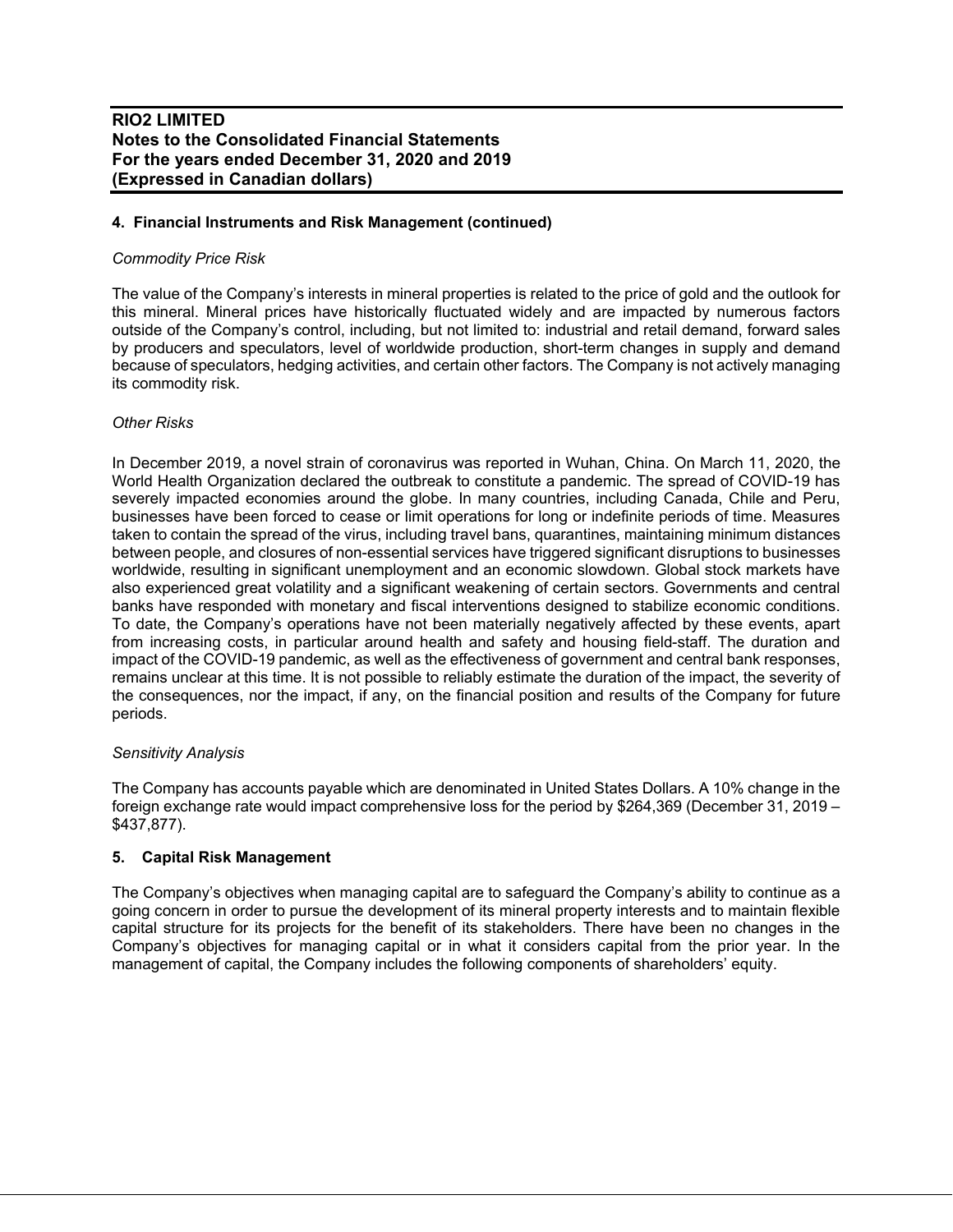## **5. Capital Risk Management (continued)**

|                                  |    | December 31,<br>2020     | December 31,<br>2019     |
|----------------------------------|----|--------------------------|--------------------------|
| Share capital<br><b>Reserves</b> | \$ | 125,987,829<br>9,609,780 | 119,966,686<br>8,242,121 |
|                                  | S  | 135,597,609              | 128,208,807              |

The properties in which the Company currently has an interest are in the exploration and evaluation stage; as such the Company is dependent on external financing to fund its activities. In order to carry out any planned exploration and pay for administrative costs, the Company will spend its existing working capital and raise additional funds as needed. To maintain or adjust the capital structure, the Company may be required to issue new shares or debt or acquire or dispose of assets. The Company will continue to assess new properties and seek to acquire additional properties, if it feels there is sufficient geological or economic potential, and if it has adequate financial resources to do so. The Company is not subject to externally imposed capital requirements. The Company's overall capital management strategy remains unchanged from the prior year.

## **6. Lince Acquisition**

On April 15, 2020, Rio2 announced that it completed the strategic acquisition of Compañía Minera Paso San Francisco S.A. ("MPSF"). MPSF owns strategic mining infrastructure and facilities located adjacent to Rio2's Fenix Gold Project in Chile.

MPSF was acquired by Rio2 for USD \$1.5 million cash from Inversiones Alxar S.A. ("Alxar"), a subsidiary of Empresas Copec S.A., a large Chilean industrial conglomerate. Subsequent to the acquisition of MPSF, the name of MPSF was changed to Lince S.A. ("Lince").

The Company accounted for the transaction as an asset acquisition as Lince does not constitute a business. The purchase price was allocated to the assets acquired and liabilities assumed based on their relative fair values on the closing date. The purchase price allocation is a result of management's best estimates and assumption after taking into account all relevant information available.

The final purchase price has been determined and allocated as follows:

| Purchase price:                          |                 |
|------------------------------------------|-----------------|
| Cash paid                                | \$<br>2,083,062 |
|                                          | 2,083,062       |
|                                          |                 |
| Purchase price allocation:               |                 |
| Cash                                     | \$<br>33,187    |
| Prepaid expenses                         | 7.193           |
| Chilean IVA receivable                   | 73,673          |
| Property, plant and equipment            | 43.542          |
| Exploration and evaluation asset (Fenix) | 6,246,863       |
| Accounts payable                         | (53, 209)       |
| Mine closure obligation                  | (4,268,187)     |
| Net assets acquired                      | \$<br>2,083,062 |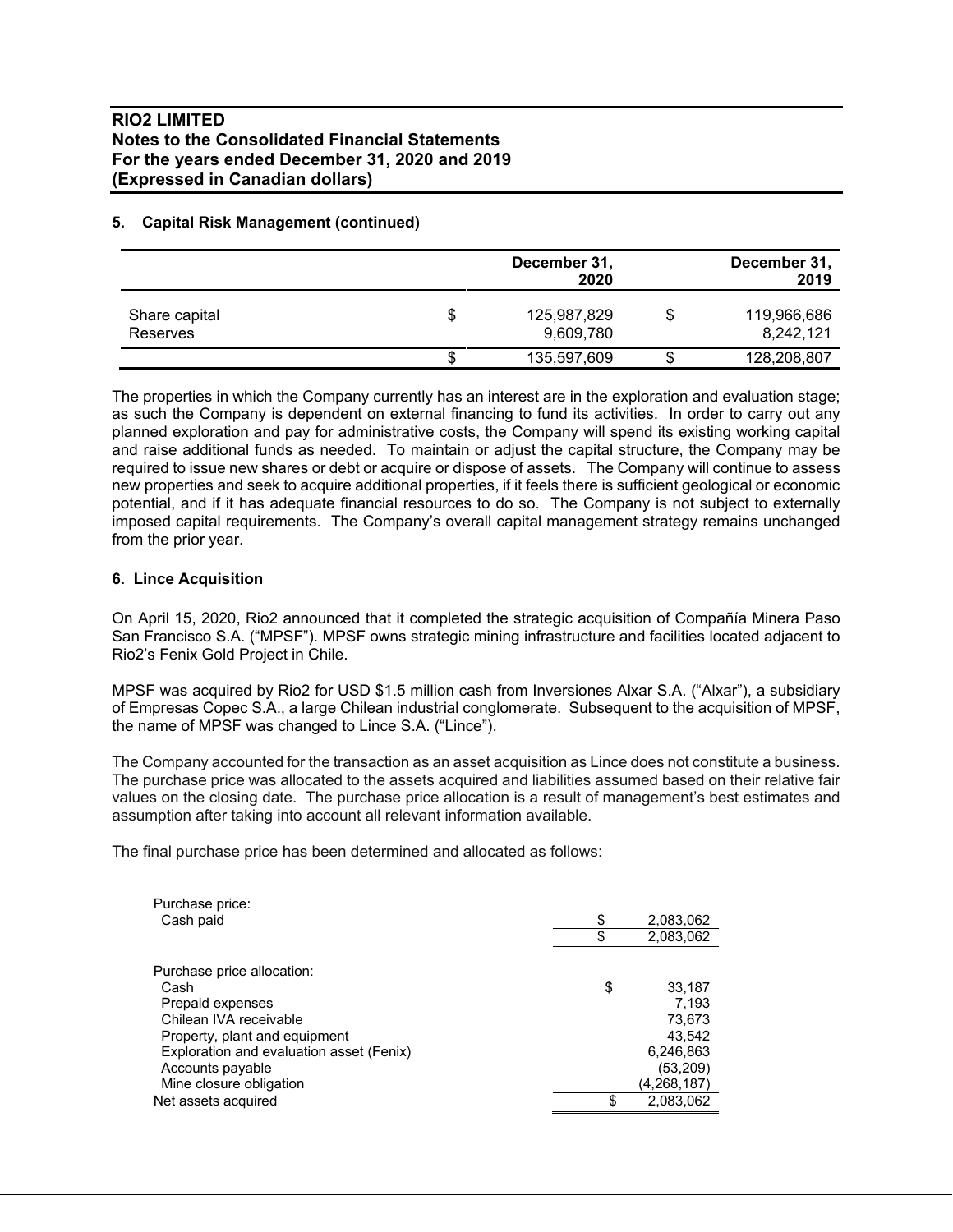# **7. Cash**

Cash, expressed in CAD, include cash in bank accounts as follows:

|                           | <b>December 31, 2020</b> | <b>December 31, 2019</b> |
|---------------------------|--------------------------|--------------------------|
| Canadian dollars          | 507.783<br>S             | 1.382.013                |
| United States dollars (i) | 1.464.808                | 3,755,883                |
| Chilean Peso (ii)         | 1,257,865                | 112.435                  |
| Peruvian Nuevo Sol (iii)  | 83.654                   | 160,505                  |
|                           | 3,314,110<br>S           | 5,410,836                |

i. The Company held \$1,150,681 United States dollars, translated at an exchange rate of 1.272992

ii. The Company held 702,788,089 Chilean Pesos translated at an exchange rate of 0.001789821.

iii. The Company held 237,755 Peruvian Nuevo Soles, translated at an exchange rate of 0.35185.

## **8. Short Term Investments**

As at December 31, 2020, the Company had \$1,058,558 (December 31, 2019 – \$14,060,407) invested in Canadian dollar denominated guaranteed investment certificates ("GIC") at a major Canadian financial institution. \$1,000,000 is invested in a GIC that accrues interest at the Canada Prime Rate less 2.2% and expires on August 13, 2021. \$46,000 USD is invested in a GIC that accrues interest at 0.2% and expires on December 19, 2021. Interest is accrued during the GIC term and is recorded in interest receivable.

#### **9. Input Taxes Recoverable**

Input taxes recoverable consist of the following:

|                                   | <b>December 31, 2020</b> | December 31, 2019 |
|-----------------------------------|--------------------------|-------------------|
| Canadian GST/HST receivable       | 8.215                    | 7,071             |
| Current input taxes recoverable   | 8.215                    | 7,071             |
|                                   |                          |                   |
| Peruvian IGV receivable           | 430.329                  | 405.776           |
| Chilean IVA receivable            | 11,265,303               | 10,070,210        |
| Long term input taxes recoverable | \$11,695,632             | \$10,475,986      |

The Peruvian Impuesto General a las Ventas ("IGV") receivable consists of input taxes recoverable for expenses incurred in Peru for the Fenix Gold Project.

The Chilean Impuesto al Valor Agregado ("IVA") relates to the Fenix Gold Project. The actual timing of receipt is uncertain as IVA is typically refundable only upon commercial operations; IVA receivable has therefore been classified as a non-current asset.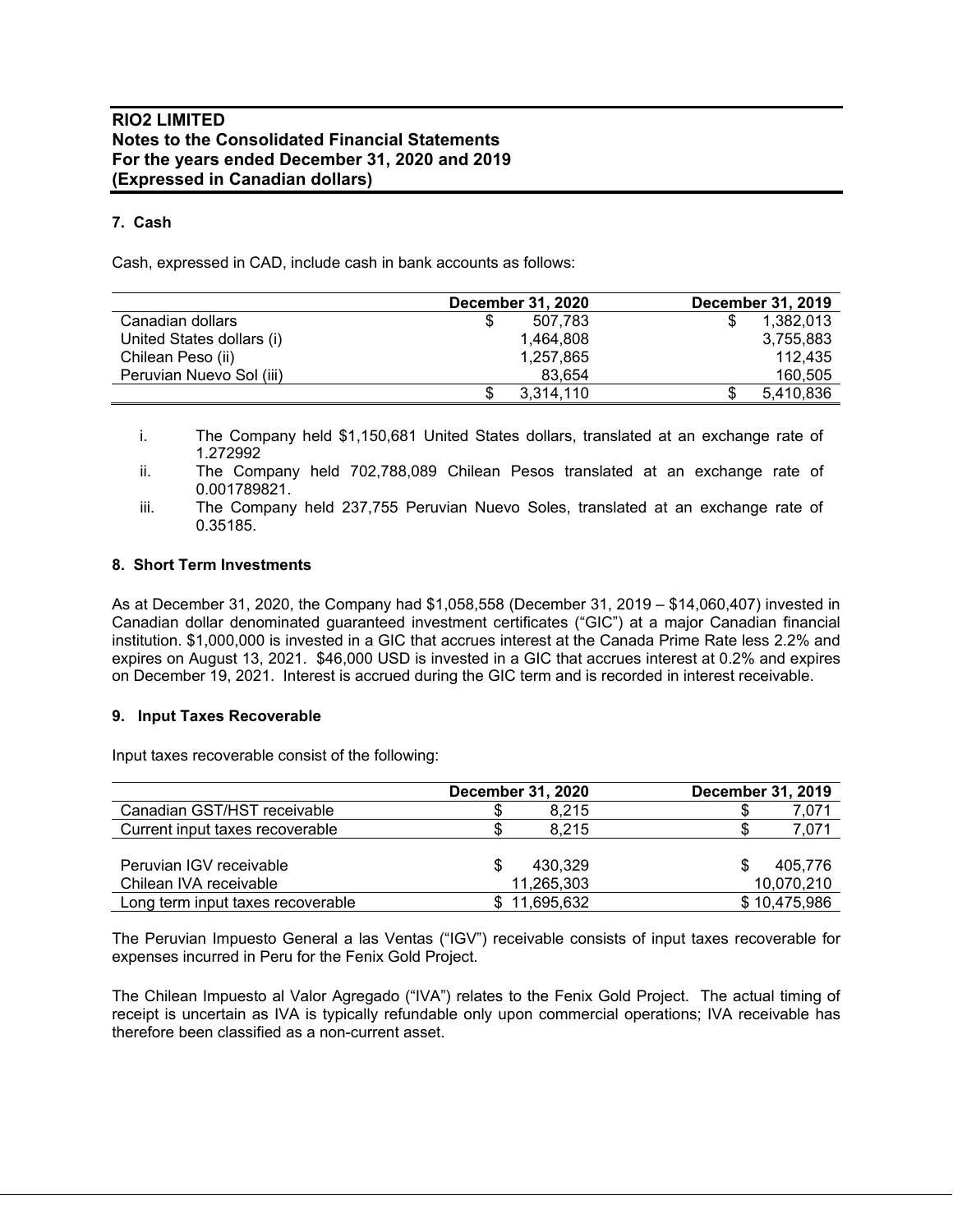# **10. Leases**

The Company entered into office leases that resulted in right-of-use assets and lease liabilities. The balances are as follows:

Right-of-use assets:

| Balances, December 31, 2019             |           |
|-----------------------------------------|-----------|
| Lease additions                         | 823,103   |
| Amortization                            | (187,632) |
| Balance, December 31, 2020              | 635,471   |
| Short term portion, right-of-use assets | (277,560) |
| Balance, December 31, 2020              | 357,911   |

Lease liabilities:

| Balance, December 31, 2019, Leases   |               |
|--------------------------------------|---------------|
| Recognition of liability             | \$<br>823,103 |
| Payments – Office and miscellaneous  | (238,062)     |
| Accretion – Office and miscellaneous | 27,026        |
| Balance, December 31, 2020           | 612,067       |
| Short term portion, lease liability  | (267,039)     |
| Balance, December 31, 2020           | 345,028       |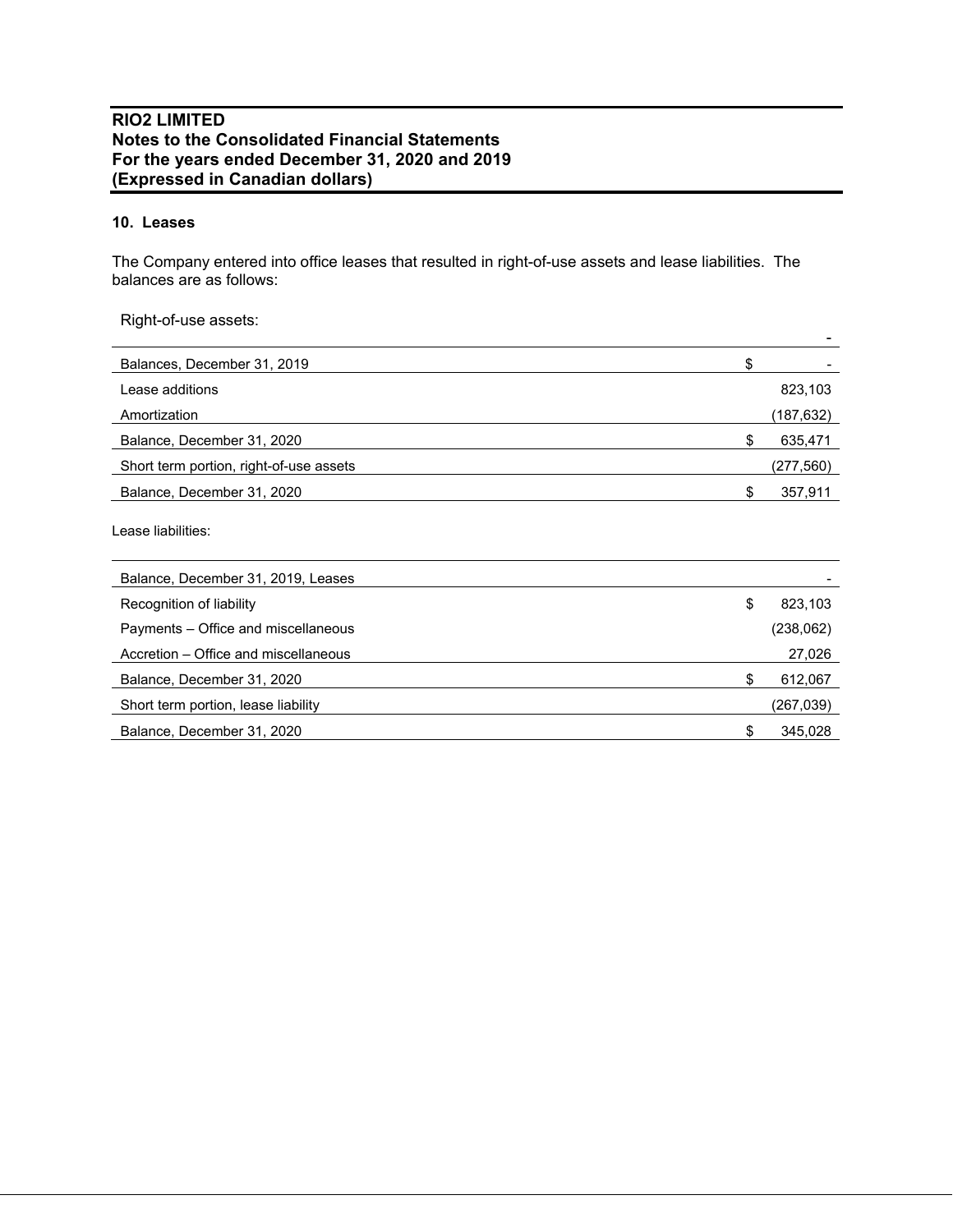# **11. Property and Equipment**

|                                        | Land        | <b>Office</b><br><b>Equipment</b> | Mine<br><b>Equipment</b>       | <b>Software</b> | Total         |
|----------------------------------------|-------------|-----------------------------------|--------------------------------|-----------------|---------------|
| Cost:                                  |             |                                   |                                |                 |               |
| Balance, December 31, 2019             | \$          | \$<br>74,884                      | \$                             | \$<br>263,161   | \$<br>338,045 |
| Additions                              | 2,769       | 218,954                           | 67,329                         | 12,605          | 301,657       |
| Balance, December 31,<br>2020          | \$<br>2,769 | \$<br>293,838                     | \$<br>67,329                   | \$<br>275,766   | \$<br>639,702 |
| Accumulated depreciation:              |             |                                   |                                |                 |               |
| Balance, December 31, 2019             | \$          | \$<br>(17, 969)                   | \$                             | (83, 330)       | \$(101, 299)  |
| Additions                              |             | (24, 848)                         |                                | (75, 410)       | (100, 258)    |
| Balance, December 31, 2020             | \$          | \$<br>(42, 817)                   | \$<br>$\overline{\phantom{0}}$ | \$<br>(158,740) | \$ (201, 557) |
|                                        |             |                                   |                                |                 |               |
| Net book value at December<br>31, 2019 | \$          | \$<br>56,915                      | \$                             | \$<br>179.831   | \$<br>236,746 |
| Net book value at December<br>31, 2020 | \$<br>2,769 | \$<br>251,021                     | \$<br>67,328                   | \$<br>117,027   | \$<br>438,145 |

## **12. Exploration and Evaluation Assets**

|                            | <b>Fenix Gold Project</b><br><b>Chile</b> | <b>Anocarire Gold</b><br><b>Project Chile</b> | Total            |
|----------------------------|-------------------------------------------|-----------------------------------------------|------------------|
| Balance, December 31, 2018 | \$53,089,535                              | 6,250,166                                     | \$<br>59,339,701 |
| Additions                  | 5,375,095                                 |                                               | 5,375,095        |
| Option income received     |                                           | (796,140)                                     | (796,140)        |
| Effect of exchange rate    |                                           | (266,366)                                     | (266, 366)       |
| Balance, December 31, 2019 | \$58,464,630                              | 5,187,660                                     | \$<br>63,652,290 |
| Additions                  | 13.143.554                                |                                               | 13, 143, 554     |
| Option income received     |                                           | (386,618)                                     | (386, 618)       |
| Effect of exchange rate    |                                           | (93,328)                                      | (93, 328)        |
| Balance, December 31, 2020 | \$71,608,184                              | 4,707,714                                     | \$76,315,898     |

#### Fenix Gold Project (Chile)

On July 24, 2018, the Company acquired the Fenix Gold Project. Evaluation related costs were capitalized to the asset from the date of acquisition by Rio2. Additions to the Fenix Gold Project include drilling, technical consultant fees, equipment rentals, acquisition of Lince and the Asset Retirement for Lince (note 6).

#### Anocarire Project (Chile)

On July 24, 2018, the Company acquired the Anocarire Gold Project. Upon acquisition, the value of \$6,317,160 was assigned to Anocarire based on the \$4.8 million USD option payment that may be paid to Rio2 by Andex Minerals, a company controlled by a former director of Atacama Pacific. During the year ended December 31, 2018, a payment of \$200,000 USD was received. During the year ended December 31, 2019, a payment of \$600,000 USD was received. During the year ended December 31, 2020, a payment of \$300,000 USD was received.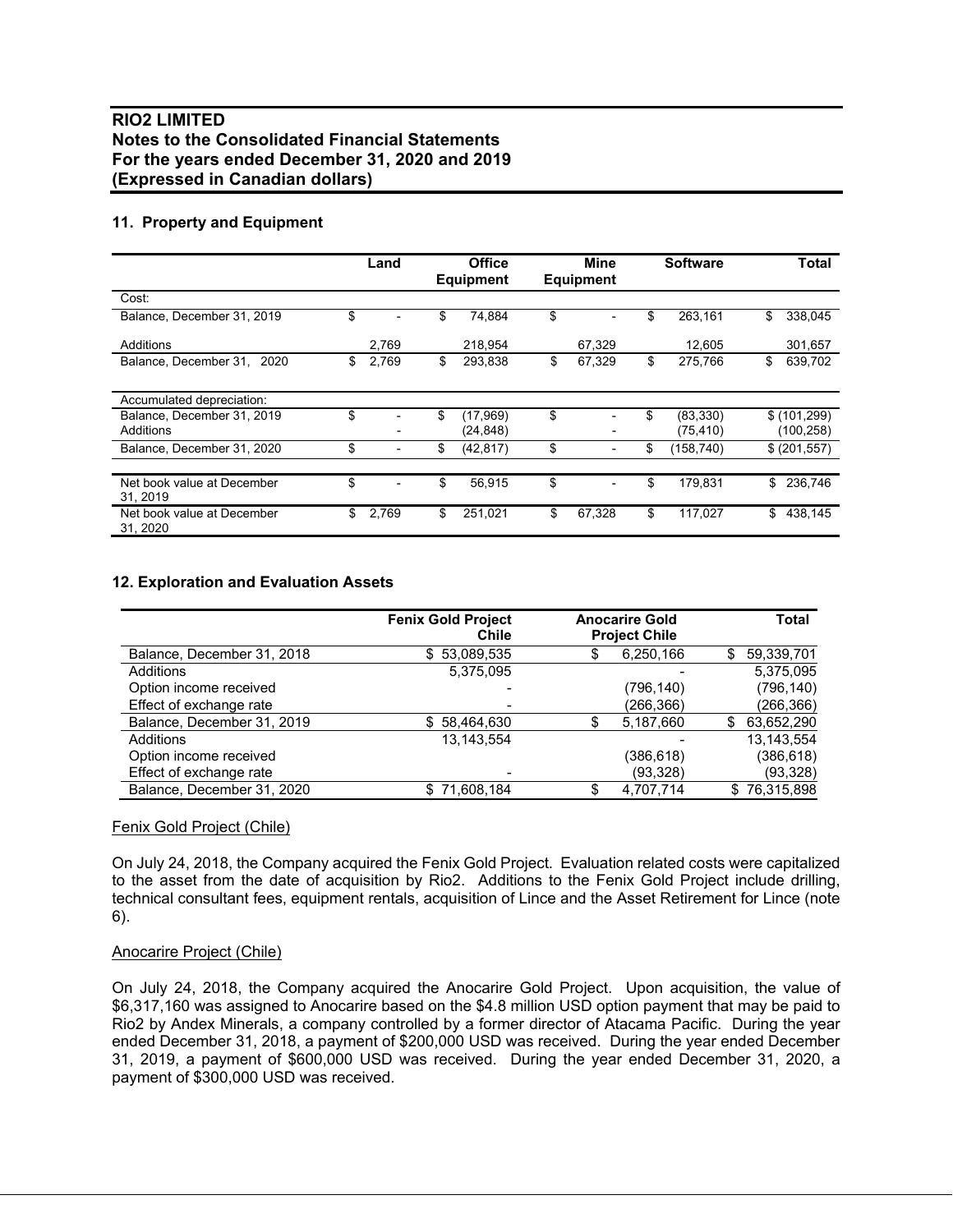## **12. Exploration and Evaluation Assets (continued)**

On December 14, 2020, the option payment was revised so that Andex Minerals may pay Rio2 \$5 million USD by December 31, 2021.

Payments under this option payment are being recorded as a reduction of the exploration and evaluation asset.

#### **13. Accounts Payable and Accrued Liabilities**

|                     |    | December 31,<br>2020 | December 31,<br>2019 |
|---------------------|----|----------------------|----------------------|
| Accounts payable    | S  | 2,764,950            | \$<br>3,860,208      |
| Accrued liabilities |    | 10.000               | 10,000               |
|                     | \$ | 2,774,950            | \$<br>3,870,208      |

## **14. Asset Retirement Obligation**

The asset retirement obligation comprises:

|                           |   | December 31,<br>2020 |      | December 31,<br>2019 |
|---------------------------|---|----------------------|------|----------------------|
| Balance acquired (note 6) | S | 4,268,187            | - \$ | -                    |
| Effect of exchange rate   |   | 470,715              |      |                      |
|                           |   | 4,738,902            | \$   | -                    |

In 2018, the reclamation and closure plan for Lince was submitted to the Chilean Government. The undiscounted obligation is 116,531 Chilean Unidad de Fomento (UF), which translates to \$6,061,567. The majority of the work will be done in 2025 - 2026. The credit adjusted risk free rate is 0.48%, based on the Chilean Government 1 year bond rate.

#### **15. Capital Stock**

#### a. Share capital

Share transactions during the year ended December 31, 2020

During the year ended December 31, 2020, 7,578,919 share purchase warrants were exercised for proceeds of \$4,479,964. 1,271,677 stock options were exercised for proceeds of \$594,510, resulting in an average share price of \$0.47 for options exercised.

The Company's authorized share capital consists of an unlimited number of common shares of which 190,706,348 were issued and outstanding as at December 31, 2020 (181,431,278 – December 31, 2019).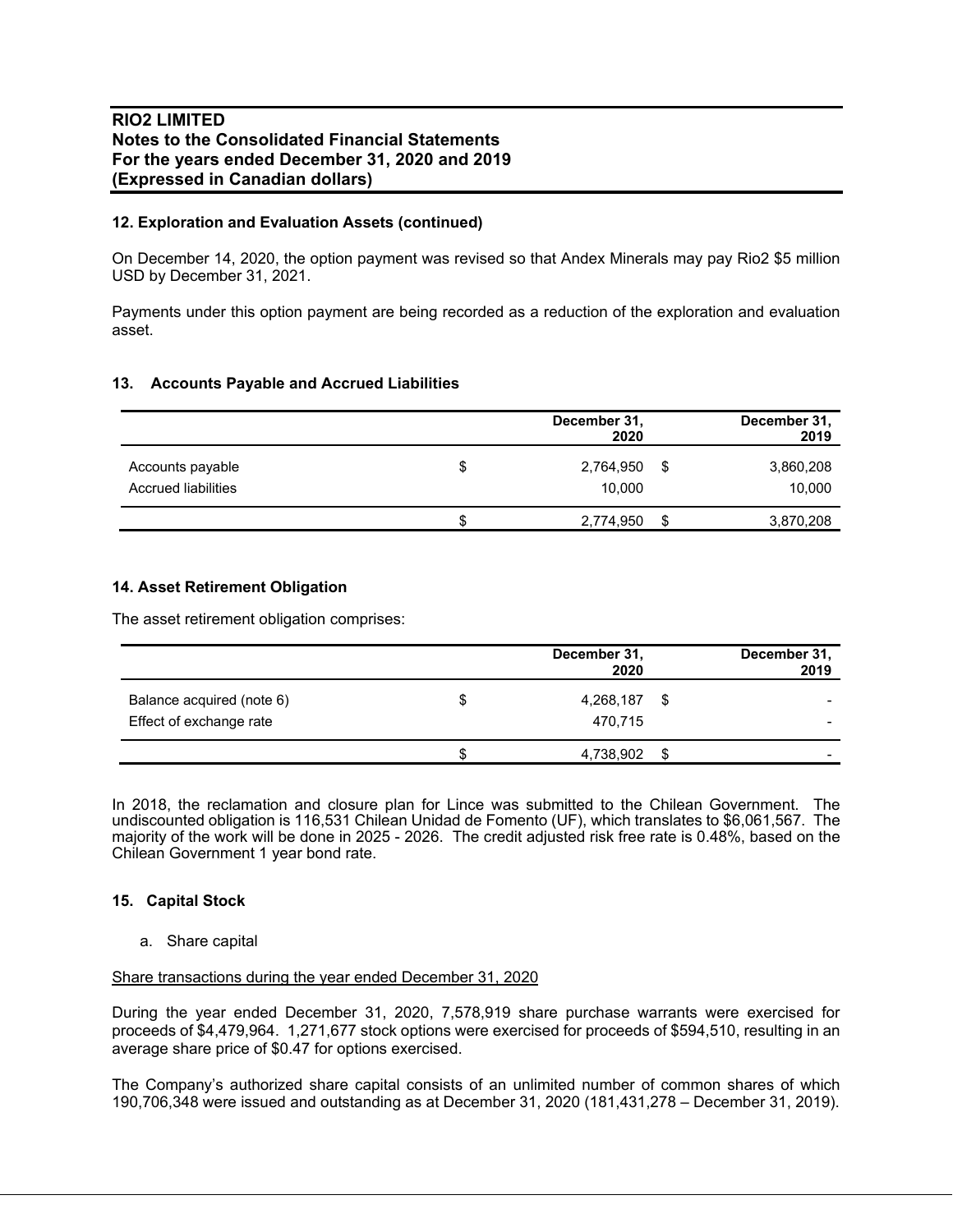## **15. Capital Stock (continued)**

The Company's authorized share capital consists of an unlimited number of common shares of which 190,706,348 were issued and outstanding as at December 31, 2020 (181,431,278 – December 31, 2019).

#### Share transactions during the year ended December 31, 2019:

During the year ended December 31, 2019, 42,906 stock options were exercised for proceeds of \$12,871, resulting in an average share price of \$0.30 for options exercised.

During February and March 2019, the Company completed a non-brokered private placement via two tranches. The Company issued a total of 15,217,391 units at \$0.46 per unit for aggregate gross proceeds of \$7,000,000. Each unit consists of one common share and one whole common share purchase warrant. Each warrant will entitle the holder thereof to acquire one additional common share at a price of \$0.65 per common share for a period of two years following the issuance of the warrant. Share issuance costs of \$342,152 were paid in connection with this private placement.

On August 13, 2019, Rio2 completed a bought deal. The Company issued 62,500,000 units of the Company at a price of \$0.40 per unit for aggregate gross proceeds of \$25,000,000. Each unit consists of one common share of the Company and one-half of one common share purchase warrant. Each warrant entitles the holder to acquire one common share at an exercise price of \$0.50 for a period of 36 months following the closing of the Offering. Share issuance costs of \$1,742,101 were paid in connection with the bought deal.

#### b. Share-based payments

The Company's stock option plan and its share incentive plan authorizes the directors to grant stock options and Restricted Share Units ("RSUs") to executive officers, directors, employees and consultants enabling them to acquire from treasury up to that number of shares equal to 10 per cent of the issued and outstanding common shares of the Company. The shareholders of the Company last approved the Stock Option Plan at a meeting held on June 25, 2020.

The number and exercise price of options granted is determined by the directors, subject to regulatory approval if required. Options may be granted for a maximum term of 10 years and vest as determined by the board of directors.

Stock option transactions are summarized as follows:

|                                        | Number of options | Weighted Average<br>Exercise Price (\$/option) |
|----------------------------------------|-------------------|------------------------------------------------|
| Outstanding, December 31, 2018         | 9,253,892         | 1.02                                           |
| Issued                                 | 5,680,000         | 0.55                                           |
| Exercised                              | (42,906)          | 0.30                                           |
| Expired or cancelled                   | (1,057,912)       | 1.16                                           |
| Outstanding, December 31, 2019         | 13,833,074        | 0.82                                           |
| Issued                                 | 3,850,000         | 0.65                                           |
| Exercised                              | (1,271,677)       | 0.47                                           |
| Expired or cancelled                   | (1,374,964)       | 0.77                                           |
| Outstanding, December 31, 2020         | 15,036,433        | 0.81                                           |
| Options exercisable, December 31, 2020 | 6.941.976         | 1.05                                           |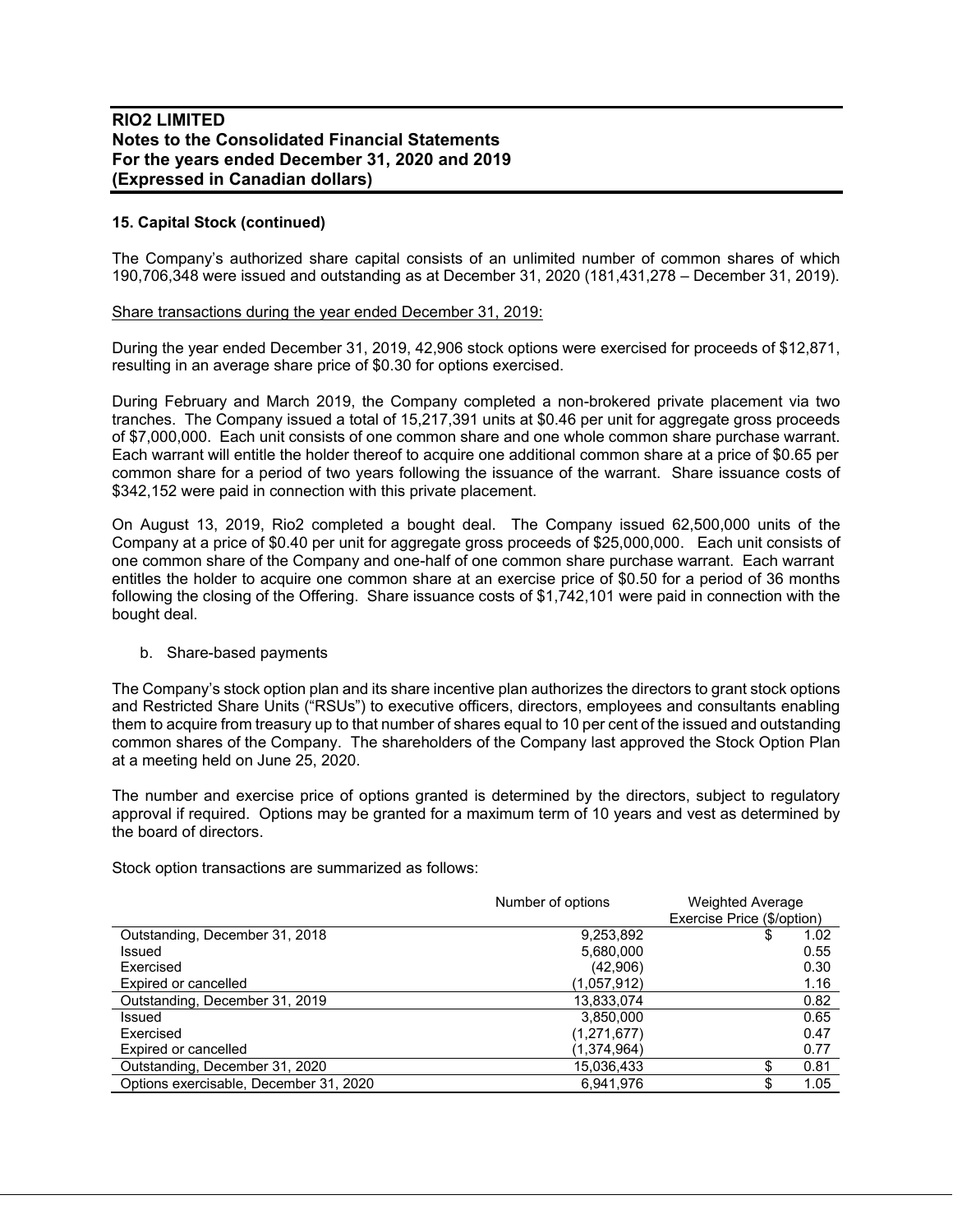# **15. Capital Stock (continued)**

The Black-Scholes Option Pricing Model is used to estimate the fair value of options granted. Vesting periods are over a 5-year period as follows:

|                               | 2020    | 2019    |
|-------------------------------|---------|---------|
| (i) Risk-free interest rate   | 0.36%   | 1.37%   |
| (ii) Expected life            | 5 years | 5 years |
| (iii) Expected volatility     | 157%    | 134%    |
| (iv) Expected dividend yield  | $0\%$   | $0\%$   |
| (iv) Expected forfeiture rate | $0\%$   | $0\%$   |
| (vi) Fair value per option    | \$0.54  | \$0.45  |

Stock options outstanding at December 31, 2020 were:

|                      | Outstanding                                     |                                    |                      | Exercisable                        |
|----------------------|-------------------------------------------------|------------------------------------|----------------------|------------------------------------|
| Number of<br>Options | Weighted average remaining<br>contractual years | Weighted average<br>exercise price | Number of<br>Options | Weighted average<br>exercise price |
| 542,932              | 0.21                                            | \$0.76                             | 542,932              | \$0.76                             |
| 445.566              | 0.58                                            | \$0.91                             | 445.566              | \$0.91                             |
| 1.366.735            | 1.16                                            | \$1.53                             | 1,366,735            | \$1.53                             |
| 500.025              | 1.31                                            | \$2.25                             | 500.025              | \$2.25                             |
| 166.675              | 1.41                                            | \$2.56                             | 166,675              | \$2.56                             |
| 333.350              | 1.67                                            | \$1.66                             | 333.350              | \$1.66                             |
| 777.817              | 2.24                                            | \$0.82                             | 533,360              | \$0.82                             |
| 1,873,333            | 2.74                                            | \$0.65                             | 1,260,000            | \$0.65                             |
| 5.380.000            | 3.69                                            | \$0.55                             | 1.793.333            | \$0.55                             |
| 3,650,000            | 4.49                                            | \$0.65                             |                      | \$0.65                             |
| 15.036.433           | 3.10                                            | \$0.81                             | 6,941,976            | \$1.05                             |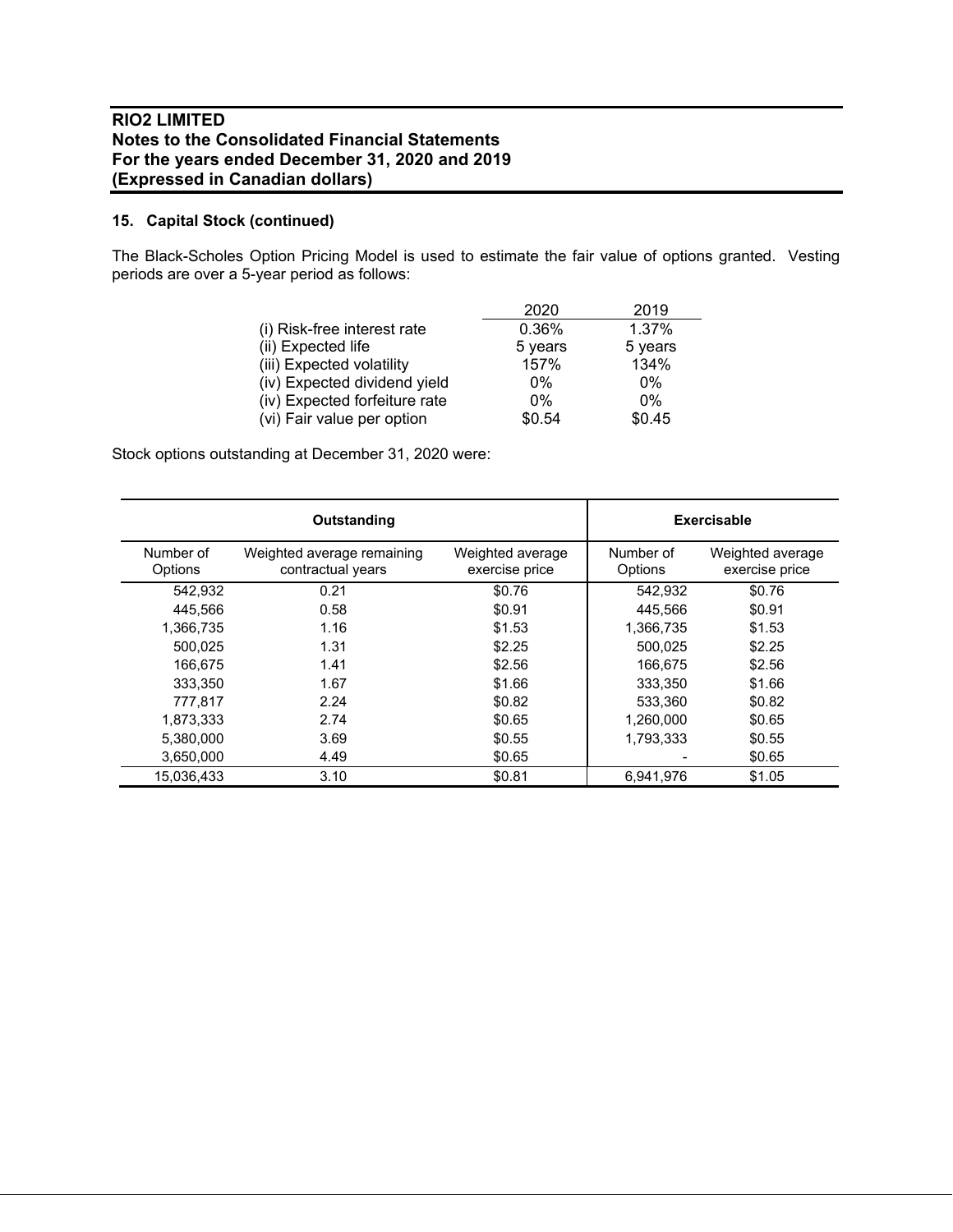## **15. Capital Stock (continued)**

Stock options outstanding at December 31, 2019 were:

|                      | Outstanding                                     |                                    |                      | Exercisable                        |
|----------------------|-------------------------------------------------|------------------------------------|----------------------|------------------------------------|
| Number of<br>Options | Weighted average remaining<br>contractual years | Weighted average<br>exercise price | Number of<br>Options | Weighted average<br>exercise price |
| 1,683,255            | 0.57                                            | \$0.67                             | 1,683,255            | \$0.67                             |
| 330,049              | 0.93                                            | \$0.30                             | 330,049              | \$0.30                             |
| 542,932              | 1.21                                            | \$0.76                             | 542,932              | \$0.76                             |
| 445.566              | 2.03                                            | \$0.91                             | 445.566              | \$0.91                             |
| 1,366,735            | 2.17                                            | \$1.53                             | 911,157              | \$1.53                             |
| 500.025              | 2.32                                            | \$2.25                             | 333,350              | \$2.25                             |
| 166,675              | 2.41                                            | \$2.56                             | 111,117              | \$2.56                             |
| 366.685              | 2.67                                            | \$1.66                             | 255.568              | \$1.66                             |
| 811,152              | 3.24                                            | \$0.82                             | 277,792              | \$0.82                             |
| 1,940,000            | 3.74                                            | \$0.65                             | 646,667              | \$0.65                             |
| 5,680,000            | 4.70                                            | \$0.55                             |                      | \$0.55                             |
| 13.833.074           | 3.25                                            | \$0.82                             | 5,537,453            | \$1.00                             |

Each option entitles the holder to purchase one Common Share for a period of five years from the date of grant. The options granted by Rio2 vest 1/3 equally over a three-year period. The options assumed from Atacama Pacific, if not already vested, vested in full on July 24, 2018. The grant of the RSUs and options are subject to the terms of the Share Incentive Plan and the Stock Option Plan respectively, and final regulatory approval and if applicable, shareholder approval.

RSU transactions are summarized as follows:

|                                     | Number of RSUs |
|-------------------------------------|----------------|
| Outstanding, December 31, 2018      | 520.026        |
| Issued                              | 150.000        |
| Vested and settled in common shares | (324,454)      |
| Cancelled                           | (33, 335)      |
| Outstanding, December 31, 2019      | 312,237        |
| Issued                              | 400,000        |
| Vested and settled in common shares | (212, 237)     |
| Cancelled                           |                |
| Outstanding, December 31, 2020      | 500,000        |
| Vested, December 31, 2020           |                |

The RSUs, which original terms saw a vesting schedule of 1/3 equally over a three-year period, include a time-based and a performance-based component with a multiplier as determined by the Company's Board of Directors, and entitle the holder to an amount computed by the value of a notional number of Common Shares designated in the award. The RSUs that vested and were settled in common shares during the year ended December 31, 2020 were awarded a multiplier of 2 by the Company's Board of Directors.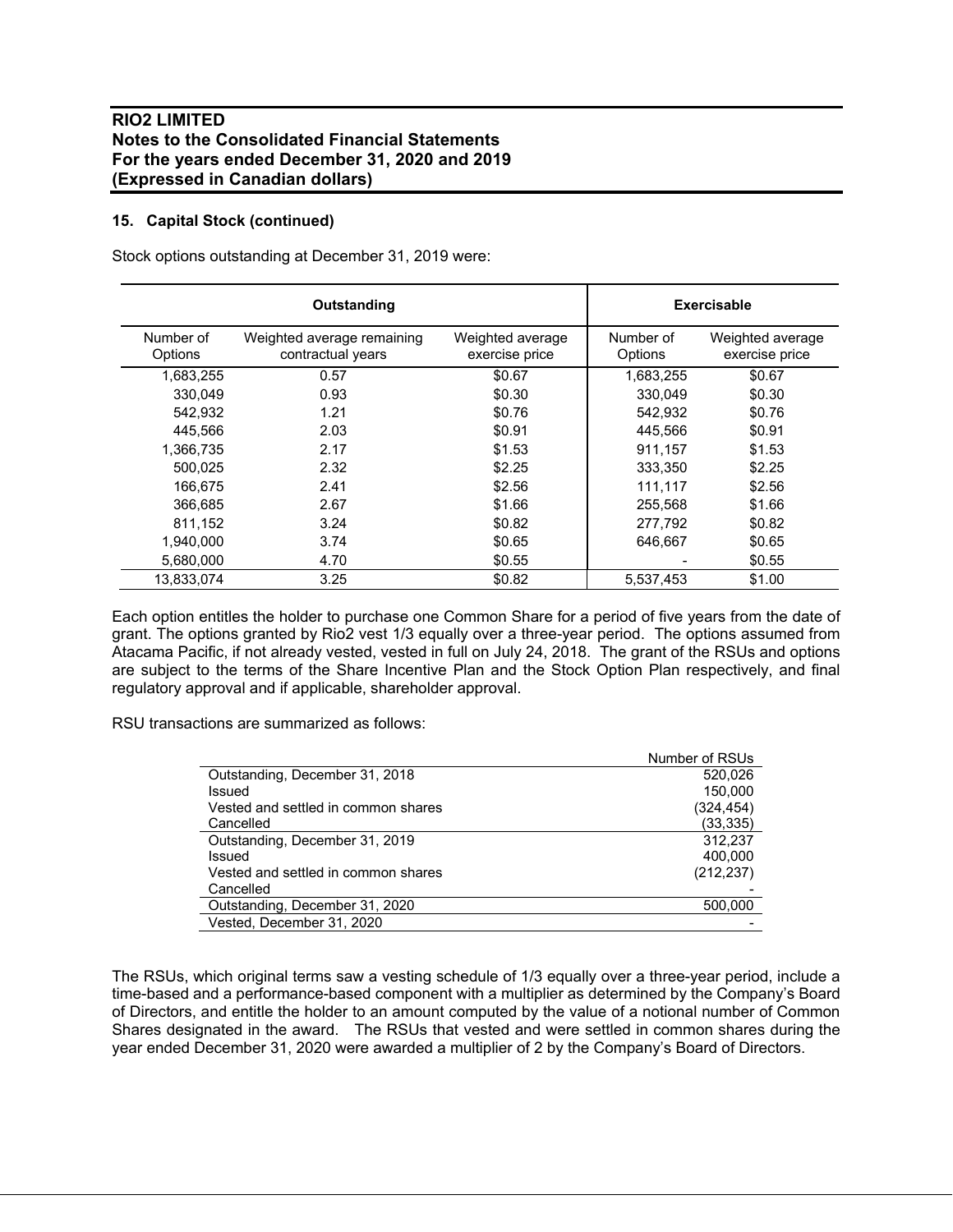## **15. Capital Stock (continued)**

The RSUs may be settled in equity instruments, or cash, at the sole discretion of the Company. The choice to settle in equity instruments does not have any commercial substance and the Company does not have a past practise of settling in cash.

On April 30, 2019, the vesting of the RSUs were modified to vest by December 31, 2019. On December 11, 2019, 324,454 RSUs were settled via the issuance of common shares of the Company. A multiplier of 2 was awarded, therefore, a total of 648,908 common shares of the Company were issued on December 11, 2019

On April 23, 2020, 162,237 RSUs were settled via the issuance of common shares of the Company. A multiplier of 2 was awarded, therefore, a total of 324,474 common shares of the Company were issued on April 23, 2020.

On September 11, 2020, 50,000 RSUs were settled via the issuance of common shares of the Company. A multiplier of 2 was awarded, therefore, a total of 100,000 common shares of the Company were issued on September 11, 2020.

On December 31, 2020, 400,000 RSUs were granted to Executive Officers of the Company. The RSUs will vest one-third on June 30, 2021, one-third on December 31, 2021, one-sixth on December 31, 2022, and one-sixth on December 31, 2023

#### c. Warrants

In February and March 2019 as part of the private placement of 15,217,391 units, the Company issued 15,217,391 warrants with an exercise price of \$0.65 and an expiry of two years. 12,623,525 warrants expired on February 28, 2021 and 2,593,866 warrants expired on March 13, 2021.

On August 13, 2019, as part of the bought deal of 62,500,000 units, the Company issued 31,250,000 warrants with an exercise price of \$0.50, which will expire on August 13, 2022.

Warrants outstanding as of December 31, 2020 were:

| Expiry dates      | Number of warrants | Conversion price |  |
|-------------------|--------------------|------------------|--|
| February 28, 2021 | 8.134.156          | \$0.65           |  |
| March 13, 2021    | 2.479.866          | \$0.65           |  |
| August 13, 2022   | 28.274.450         | \$0.50           |  |
|                   | 38.888.472         |                  |  |

Movements in the number of warrants outstanding and their related weighted average exercise prices are as follows: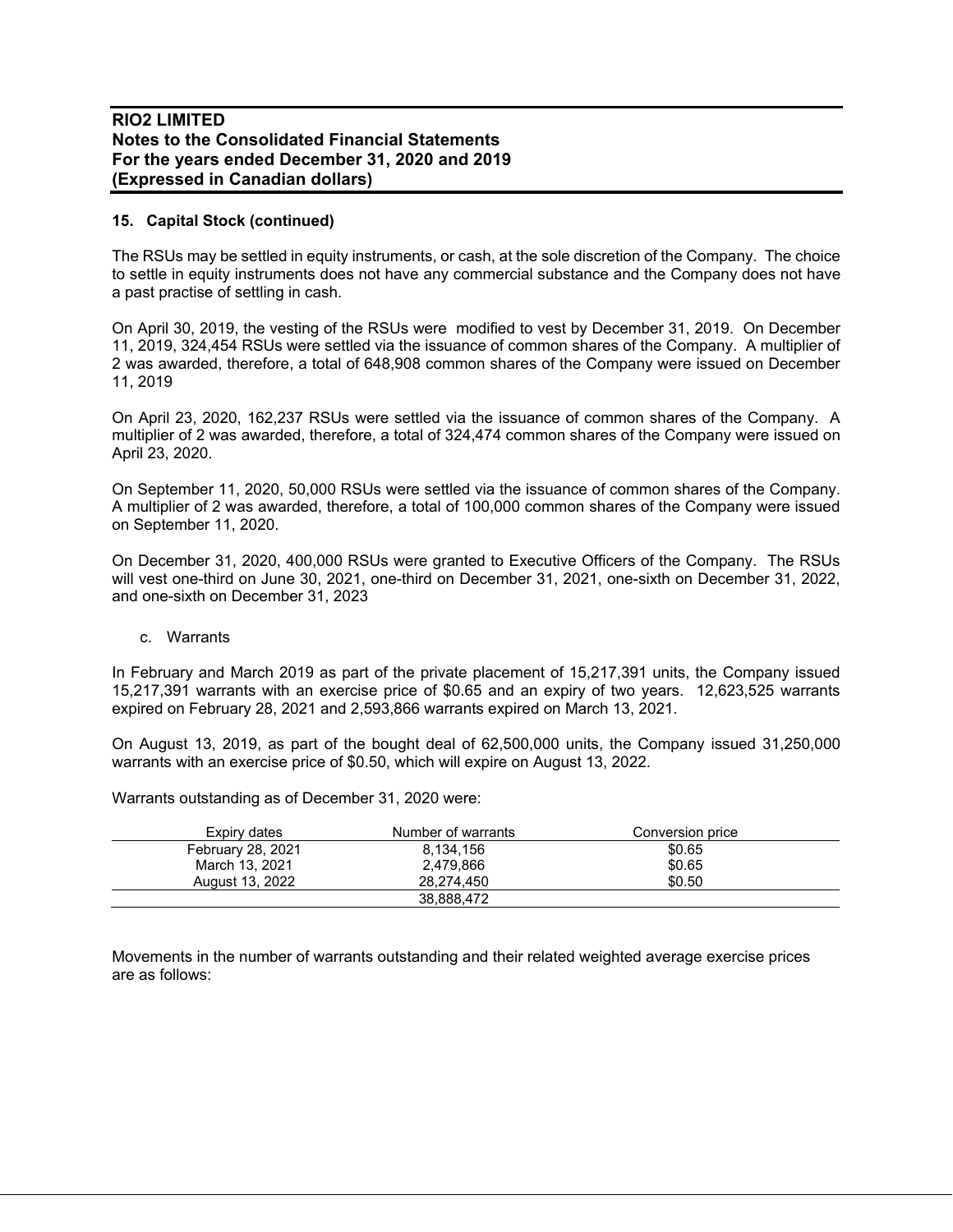# **15. Capital Stock (continued)**

|                                | Number of<br>warrants | Weighted<br>average<br>exercise price |
|--------------------------------|-----------------------|---------------------------------------|
| Outstanding, December 31, 2018 |                       |                                       |
| Issued                         | 46,467,391            | \$0.55                                |
| Exercised                      |                       |                                       |
| Expired                        |                       |                                       |
| Outstanding, December 31, 2019 | 46,467,391            | \$0.55                                |
| Issued                         |                       |                                       |
| Exercised                      | (7,578,919)           | \$0.59                                |
| Expired                        |                       |                                       |
| Outstanding, December 31, 2020 | 38,888,472            | \$0.54                                |

#### d. Reserves

Reserves recognizes share-based compensation expense until such time that the stock options and RSUs are exercised, at which time the corresponding amount will be transferred to share capital.

#### **16. Related Party Transactions**

Key management consists of the Board of Directors and senior management. Senior management is defined as the President & CEO, and Executive Vice Presidents. Key management compensation for the years December 31, 2020 and 2019 was as follows:

|                                                     | 2020      |   | 2019      |
|-----------------------------------------------------|-----------|---|-----------|
|                                                     |           |   |           |
| Senior management – consulting and employment costs | 1,913,742 | S | 1,685,940 |
| Directors fees                                      | 230.499   |   | 103.000   |
| Share-based compensation                            | 1,353,704 |   | 1,236,980 |
|                                                     | 3,497,945 |   | 3,025,920 |

In addition to the compensation for directors and officers, the Company had the following transactions with related parties:

- (a) During the year ended December 31, 2020, the Company incurred legal fees of \$40,271 (2019 \$248,757) from a firm in which a former director of Rio2 (who ceased being a director on May 28, 2019) is a partner.
- (b) During the year ended December 31, 2020, the Company incurred management fees of \$174,596 (2019 - \$299,804) from a company owned by a director of Rio2.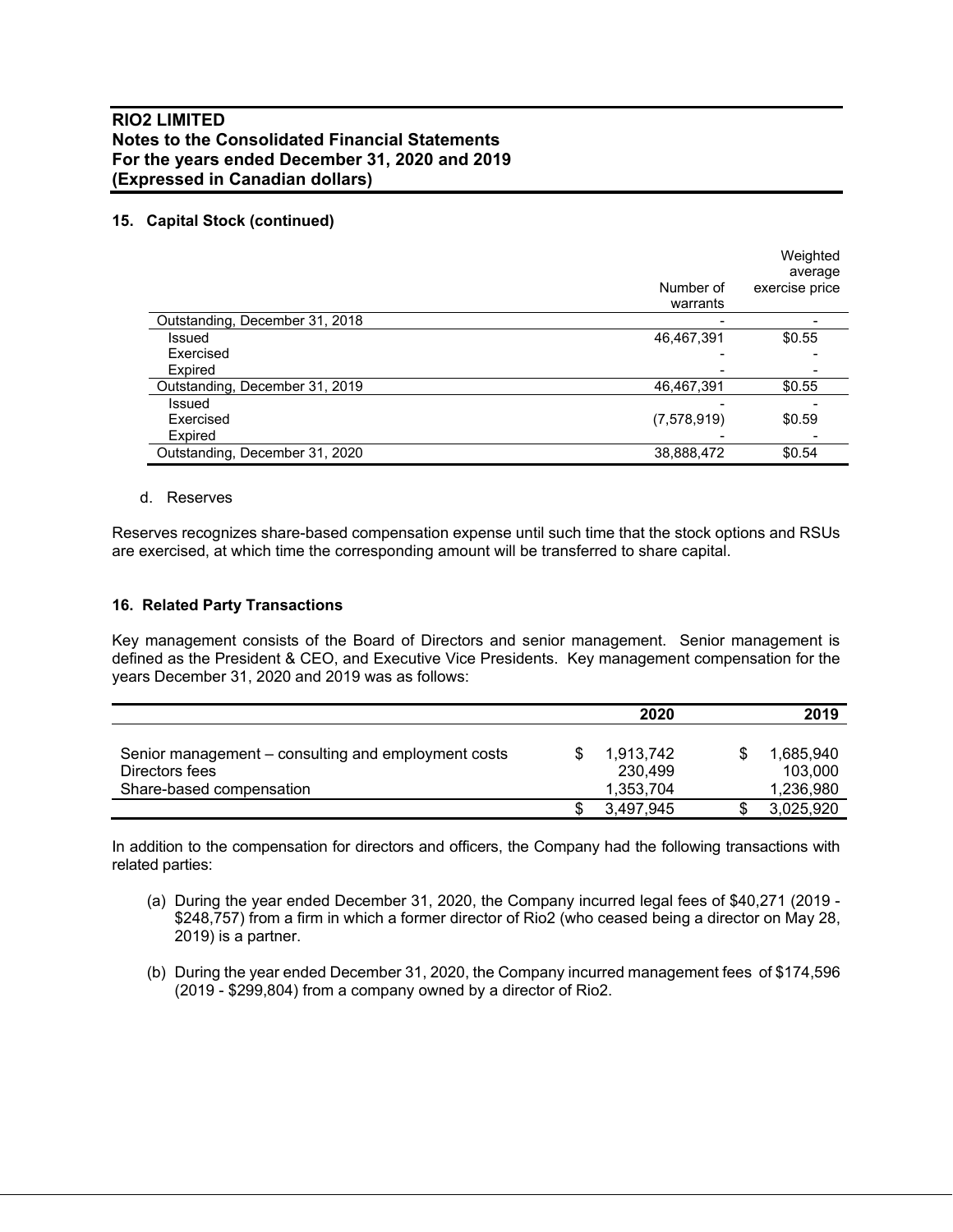# **17. Income Taxes**

The provision for income taxes reported differs from the amounts computed by applying statutory Canadian federal and provincial tax rates to the loss before tax due to the following:

|                                                              |    | December 31,<br>2020 |   | December 31,<br>2019 |
|--------------------------------------------------------------|----|----------------------|---|----------------------|
| Income (loss) for the year before income taxes               | \$ | (11,990,941)         | S | (10,392,532)         |
| Statutory tax rate                                           |    | 27%                  |   | 27%                  |
|                                                              |    |                      |   |                      |
| Recovery of income taxes computed at statutory rates         |    | (3,238,000)          |   | (2,806,000)          |
| Non-deductible expenditures                                  |    | 623,000              |   | 731.000              |
| Impact of share issuance costs                               |    |                      |   | (563,000)            |
| Differing effective tax rate on loss in foreign jurisdiction |    | (5,000)              |   | 1,000                |
| Unrecognized deferred tax assets                             |    | 2,494,000            |   | 5,034,000            |
| Impact of foreign exchange and other                         |    | 126,000              |   | (2,397,000)          |
| Total income tax (expense) recovery                          | S  |                      |   |                      |

The approximate tax effect of each item that gives rise to the Company's deferred tax assets and liabilities as at December 31, 2020 and 2019 are as follows:

|    | 188,000   |                   |                   |
|----|-----------|-------------------|-------------------|
|    | 188,000   |                   |                   |
|    |           |                   |                   |
| \$ | (16,000)  | S                 |                   |
|    | (172,000) |                   |                   |
| \$ | (188,000) |                   |                   |
|    |           |                   |                   |
|    |           | December 31, 2020 | December 31, 2019 |

The Company has the following deductible temporary differences for which no deferred tax assets have been recognized:

|                                   | December 31, 2020 | <b>Expiry Dates</b> |  |
|-----------------------------------|-------------------|---------------------|--|
|                                   |                   |                     |  |
| Non-capital losses                | \$36,555,000      | 2021-2040           |  |
| Exploration and evaluation assets | 7,230,000         | no expiry           |  |
| Financing fees                    | 1,490,000         | 2041 - 2042         |  |
| Other                             | 1,083,000         | no expiry           |  |
| Total                             | 46,358,000<br>\$. |                     |  |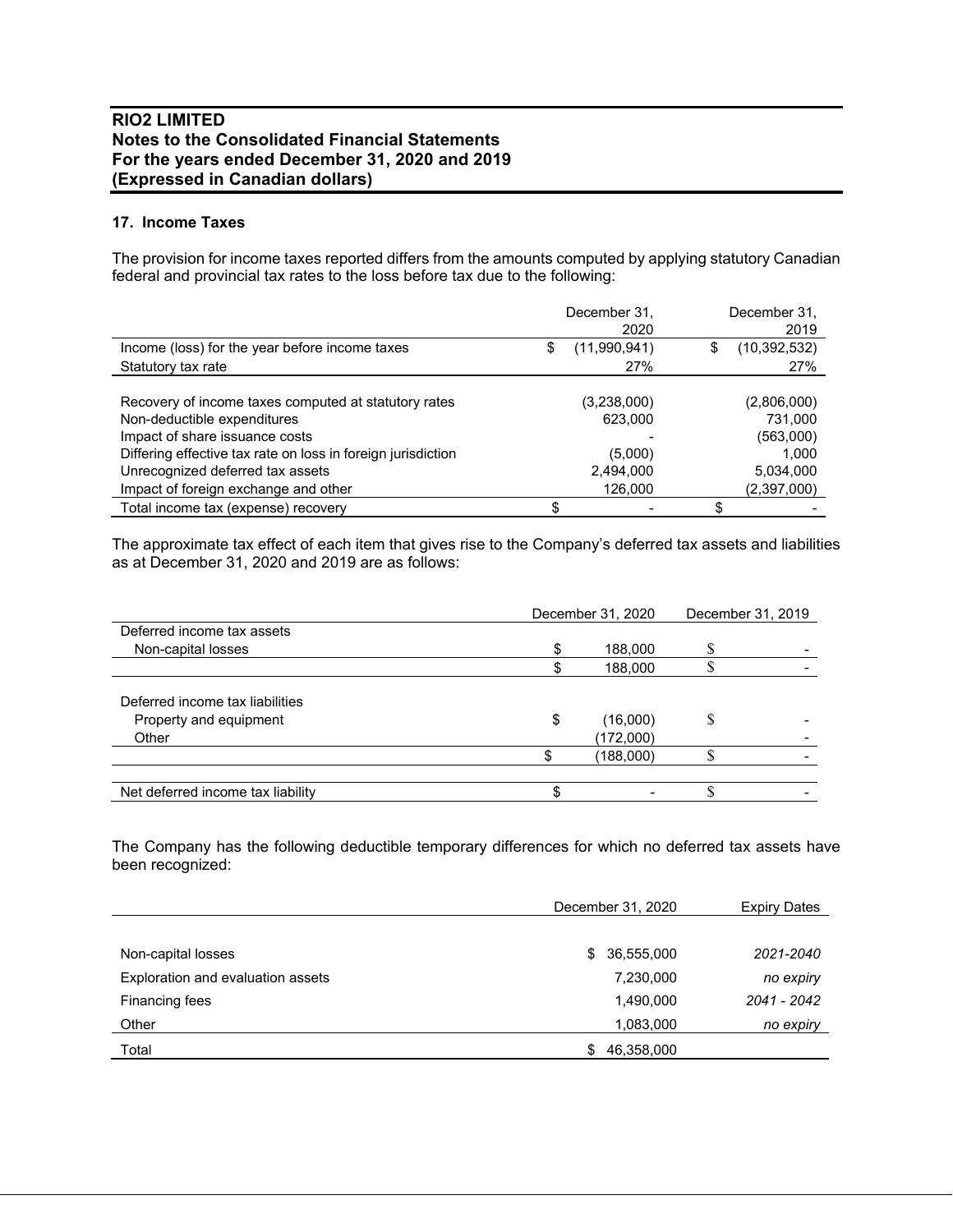## **17. Income Taxes (continued)**

As at December 31, 2020, the Company has non-capital loss carry forwards in Canada aggregating \$15,296,000 which expire over the period between 2026 and 2038, available to offset future taxable income in Canada.

As at December 31, 2020, the Company has non-capital loss carry forwards in Chile aggregating \$20,036,000 which do not expire, available to offset future taxable income in Chile.

As at December 31, 2020, the Company has non-capital loss carry forwards in Peru aggregating \$1,659,000 which do not expire, available to offset future taxable income in Peru.

#### **18. Segmented Information**

The Company's business consists of a single reportable segment being mineral exploration and development.

During the year ended December 31, 2020, the Company had three operating segments in three geographic areas: the corporate office in Canada, development of the Fenix Gold Project in Chile, the support of the Fenix Gold Project in Peru. Segmented disclosure of the Company's assets and liabilities is as follows:

|                                           |               |                 |                 | December 31, 2020 |
|-------------------------------------------|---------------|-----------------|-----------------|-------------------|
|                                           |               |                 |                 |                   |
|                                           | Canada        | Peru            | Chile           | Total             |
| Property and equipment<br>Exploration and | \$            | \$<br>144,962   | \$<br>293,183   | \$<br>438,145     |
| evaluation assets                         |               |                 | 76,315,898      | 76,315,898        |
| Other assets                              | 3,177,080     | 1,217,096       | 12,559,781      | 16,953,957        |
| Total assets                              | \$3,177,080   | \$<br>1,362,058 | \$89,168,862    | \$93,708,000      |
| Lease liability<br>Accounts payable and   | \$            | \$<br>612,067   | \$              | \$<br>612,067     |
| accrued liabilities                       | \$<br>357.300 | \$<br>272,153   | \$<br>2,145,497 | \$<br>2,774,950   |
| Asset retirement<br>obligation            |               |                 | 4,738,902       | 4,738,902         |
| <b>Total liabilities</b>                  | \$<br>357.300 | \$<br>884.220   | \$<br>6,884,399 | \$<br>8,125,919   |